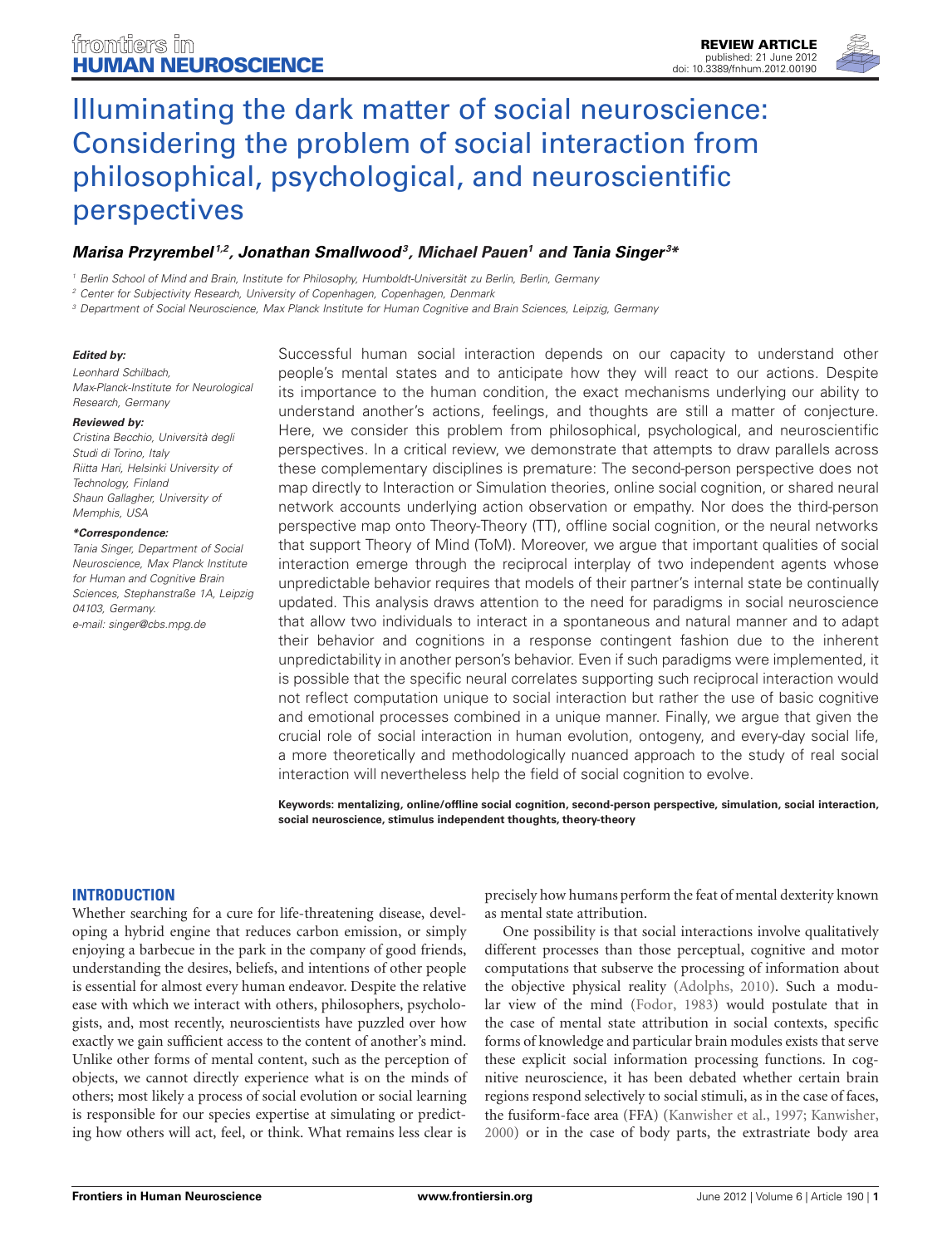(EBA; [Downing et al.](#page-12-3), [2001\)](#page-12-3). Similarly, it has been argued that the right temporal parietal junction (rTPJ) performs computations specifically related to the mental states of other individuals [\(Saxe and Kanwisher, 2003](#page-13-0)). Such domain-specifc views of the mind and brain has been criticised by advocates of a more distributed theory of mental processes in which information coding and processing emerges from the brain's dynamic and distributed organization in space and time (e.g., [Haxby et al., 2000](#page-12-4); [Mitchell](#page-12-5), [2008](#page-12-5) in the field of social neuroscience).

In this paper, we evaluate the evidence for exclusive social information processing by critically reviewing the philosophical, psychological, and neuroscientific evidence regarding how we understand other people's thoughts, feelings, and actions. More specifically, we first demonstrate that the philosophical concept of second-person perspective taking can be used to point out specific features of social cognition, as this notion of secondperson perspective taking is distinct from both the acquisition of objective knowledge about the world and subjective knowledge about the individual. We will then consider simulation, interactive, narrative, and theory-theory (TT) accounts of mind reading and summarize neuroscientific findings suggesting different neural networks underlying the ability to mentalize, empathize, and understand the actions of others. Although superficial similarities exist between the different modes of analysis, significant problems emerge when the philosophical, psychological, and neuroscientific findings are simply mapped onto to each; we suggest that attempts to unify these different levels of social cognition may be premature. The last section (1) outlines different types of models of social interaction that would be necessary to shed light on the mechanisms of social interaction, (2) summarizes the neuroscientific studies to date which have focused on social interaction, and (3) discusses whether these findings can really shed light on the "dark matter" of social neuroscience or whether new paradigms are necessary to fill this gap. Here, we borrow from the field of physical astronomy where "dark matter" is a term for matter that cannot be directly detected via the existing scientific instruments. Astrophysicists assume that this intangible matter constitutes a stupefying 73% minimum of the total matter in the universe [\(Lahanas and Nanopoulos](#page-12-6), [2003](#page-12-6)[\)](#page-1-0)<sup>1</sup>. The physical rules and elements of our universe are thus largely unexplored might this also hold for the neuroscientific investigation of social interaction?

#### **FIRST, SECOND, AND THIRD PERSON PERSPECTIVES**

Psychologists and philosophers differ in their approaches, even when they deal with the same phenomena. Broadly speaking, psychologists usually focus on behavioral differences and the underlying cognitive and emotional mechanisms, while philosophers tend to concentrate on conceptual and normative issues. When it comes to social cognition, the picture is sometimes a bit more complicated, partly due to an intensive cooperation between philosophers and psychologists. Still, psychologists typically investigate the relevant mechanisms with experimental methodologies, while philosophers try to find out, for example, whether social cognition creates a specific sort of knowledge a second-person perspective that is systematically different from the third-person perspective of the world and our own firstperson knowledge about ourselves.

The idea that an intersubjective epistemic perspective has to be added to the subjective first-person and the objective thirdperson perspective is by no means new. The basic idea can already be traced back to the beginning of the last century in the work of [Heidegger](#page-12-7) [\(1927/1975,](#page-12-7) [1927/1986\)](#page-12-8) and [Mead](#page-12-9) [\(1925,](#page-12-9) [1926](#page-12-10), [1934\)](#page-12-11). More recent versions that use the metaphor of a "second-person perspective" can be found in [Varela and Shear](#page-13-1) [\(1999](#page-13-1)); [Bohman](#page-11-1) [\(2000\)](#page-11-1); [Davidson](#page-11-2) [\(2004](#page-11-2)); [Habermas](#page-12-12) [\(2004](#page-12-12)); and [Reddy](#page-13-2) [\(2008\)](#page-13-2), for an overview see [Lindemann](#page-12-13) [\(2006\)](#page-12-13).

The idea has gained momentum in recent years with the advance of social neuroscience. Research in this area has resulted in an increasing demand for a clarification as to what kind of knowledge understanding other minds is, how this knowledge is acquired, and whether or not it can be separated from other kinds of knowledge acquisition.

This requires a closer investigation of how the notion of the "seco[nd-person" is currently utilized in the literature.](#page-13-1) Varela and Shear [\(1999\)](#page-13-1) as well as [Petitmengin](#page-13-3) [\(2006](#page-13-3)) introduced the term for an interview method by which subjective first-person experiences are gathered as "data" with the help of another "second" person. This approach, especially its underlying idea of the physical presence of a second-person, may have influenced other fields like developmental psychology [\(Reddy, 2008\)](#page-13-2) and neuroscience [\(Schilbach, 2010;](#page-13-4) [Schilbach et al., 2010a;](#page-13-5) [Wilms et al.](#page-14-1), [2010\)](#page-14-1). Still, there is unclear usage of a number of similar terms. For example, the confusing use of similar terms such as "secondperson account," "second-person engagements," "second-person experiences" [\(Schilbach et al., in press](#page-13-6)), and "second-person perspective" demonstrate a lack of a common language. Here we will focus on the concept of second-person perspective, as it seems to be essential in social cognition.

<span id="page-1-0"></span>One crucial question in defining second-person perspective is whether social interaction with a verbatim second-person plays a decisive role. This seems, for example, to be [Schilbach's](#page-13-4) [\(2010](#page-13-4)) view. He postulates, "*social cognition is fundamentally different when an individual is actively and directly interacting with others. In such cases, an individual adopts a "second-person perspective" in which interaction with the other can be thought of as essential or even constitutive for social cognition, rather than merely observing others and relying on a "first- (or third-) person grasp" of their [mental](#page-14-1) [states](#page-14-1)*." (p. 1).

Wilms et al. [\(2010](#page-14-1)) use the term "online interaction" instead of "online social cognition." Assumingly, what they wish to express is social cognition which is in place during real-life interaction. Moreover, they use this as a synonym for second-person perspective taking: "*'Online' interaction crucially involves [. . . ] establishing reciprocal relations where actions feed directly into the communication loop [. . . ]. This has been referred to as adopting a "second-person-perspective" [. . . ] which can be taken to suggest that awareness of mental states results from being psychologically engaged with someone and being an active participant of reciprocal*

<sup>&</sup>lt;sup>1</sup>We thank one of the reviewers for pointing toward a paper with a similar title [\(Zhang and Raichle](#page-14-0), [2010\)](#page-14-0). The authors refer to the same equation (75% of the matter i[n the universe counts as dark energy, and we quote](#page-12-6) Lahanas and Nanopoulos, [2003](#page-12-6), saying that 73% does). However, [Zhang and Raichle](#page-14-0) [\(2010\)](#page-14-0) use the term "dark energy" in the context of brain metabolism and not like us to refer to social interaction.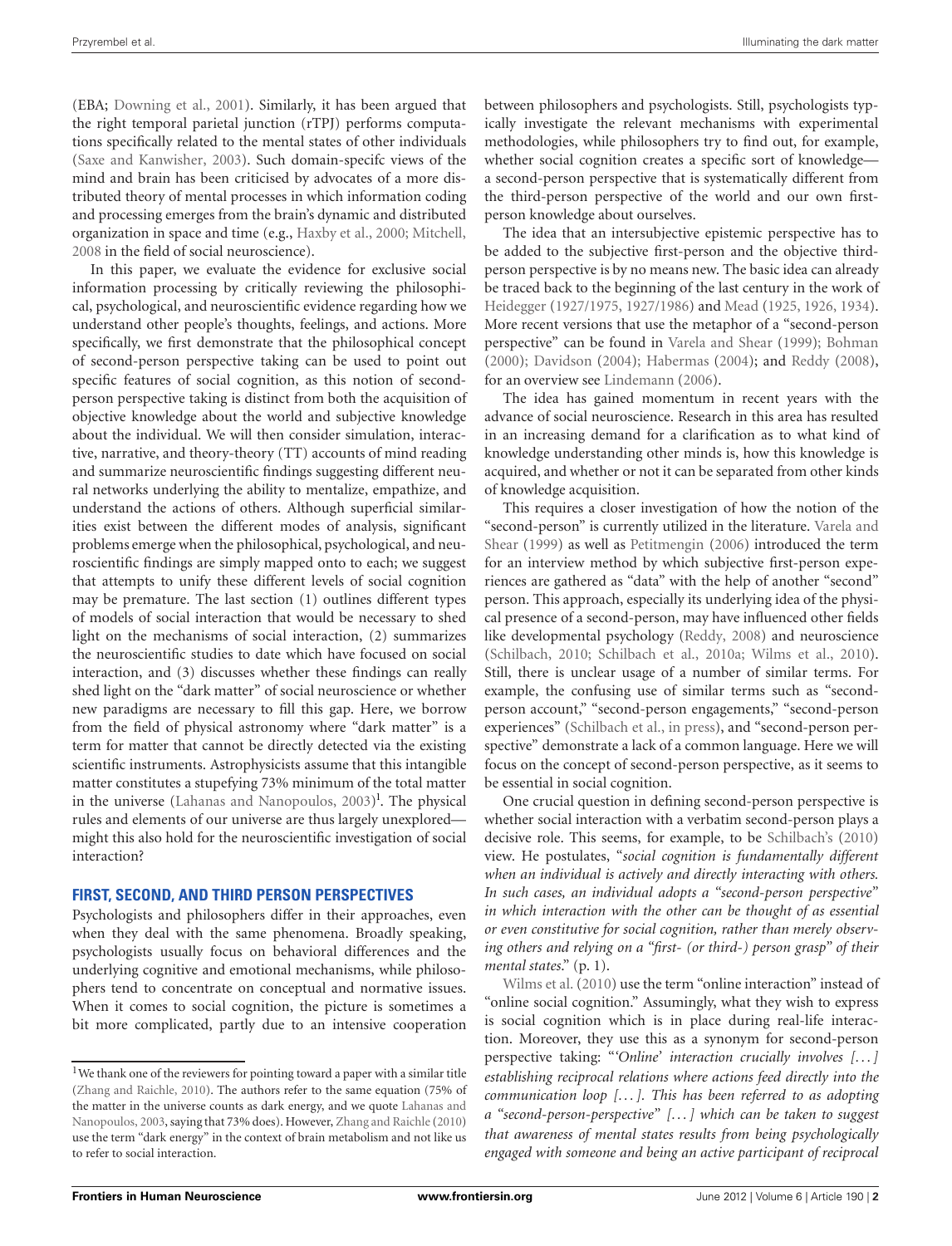*interaction thereby establishing a subject-subject ("Me-You") rather than a subject-object ("Me-She/He") relationship."* (p. 1).

Others [\(De Jaegher et al.](#page-11-3), [2010](#page-11-3)) define social cognition without any reference to the second-person perspective. Although stressing the relevance of a comparatively strong version of interaction for the development of social cognition, [De Jaegher et al.](#page-11-3) [\(2010\)](#page-11-3) concede that social cognition may occur in the absence of interaction, e.g., in remote observation of social scenes.

With these observations in mind, we can start to character-ize social cognition as the acquisition of knowledge<sup>[2](#page-2-0)</sup> about other persons' mental states, i.e., their beliefs, desires, and intentions and also insight about the meaning of their utterings. It would follow that social cognition includes at least two essential features that should be accounted for with any definition. First, social cognition is a means of *knowledge acquisition.* We suggest that this aspect can be specified by referring to the distinction between the second-person perspective, on the one hand, and the first- and third-person perspective on the other. Second, social cognition occurs in *social contexts*. One way to specify this aspect is to ask whether or not the subjects involved interact, i.e., whether they are engaged in online or offline social cognition. Taking inter-action as a reciprocal pattern of action and reaction<sup>[3](#page-2-0)</sup> between at least two agents affecting each other, we assume that knowledge about other persons can be acquired without interacting with them, for example, when one reads a letter or watches a movie describing another person's mental states. Consequently, we argue that second-person perspective taking can happen without direct interaction and that this perspective is, therefore, not synonymous with being engaged in interaction or online social cognition. Rather, treating interaction and perspective taking as two different aspects of social cognition results in a much more differentiated and suitable view.

Perspectives, in a nutshell, are ways of acquiring knowledge (for more details see [Pauen](#page-13-7), [2012\)](#page-13-7). Perspectival distinctions answer questions like: (1) "*What* is this knowledge about?" and (2) "*How* do we acquire this knowledge?" First-person perspective taking provides self-knowledge. So, reflecting on the questions posed above, first-person knowledge (1) is about the subject's own mental states and (2) is acquired directly via those very mental states that are directly accessible only for the subject him or herself. It can, thus be characterized as subjective because it is acquired by and is about the subject's own mental states [\(Pauen, 2010](#page-13-8)). Third-person knowledge, by contrast, (1) is about all kinds of objective (and mostly external) facts, both scientific and non-scientific and (2) it is acquired by all kinds of objective evidence that is accessible to everyone, among them external observation and scientific methods. As a consequence, the third-person perspective can be characterized as "objective."

But why is it necessary to add a second-person perspective to the first- and third-person perspective to begin with? In order to see this, imagine that you are locating a restaurant in an unfamiliar city. In this endeavor the third-person perspective is helpful because the eatery has a definite location in space that can be assessed by consulting a map. By contrast, you apply the firstperson perspective when you wonder whether it is worth stopping for a pretzel to slake your hunger before completing the journey: Are you really *that* hungry? But when you reach your destination a quarter of an hour late because of this detour, and being full yourself, you need to find out how your companion feels. Is she still hungry? Is she angry because you are late? Or would she like to go to another place? In assessing our companion's state the first-person perspective provides no information because, unless they also stopped for dinner, their mental state is different to our own. Likewise, the third-person perspective cannot be of assistance because there are no objective facts upon which to assess the person's thoughts and feelings.

Thus, our capacity to infer our companions feelings is a paradigmatic case of social cognition which is set apart both from third- and first-person perspective taking by at least two distinctive features. First, unlike first-person perspective taking, it is not about one's own mental states. Second, unlike the third-person perspective, it is not just about facts. Rather, social cognition is a question regarding another person's *mental states;* i.e., it is about what our companion thinks, what she feels, and what her intentions are.

But how does social cognition relate to our capacity to acquire knowledge? Social cognition is neither about pure objective data as in third-person perspective taking, nor is it the application of our subjective mental states, as in first-person perspective taking. Instead, social cognition is a means of knowledge acquisition that involves a combination of both. Just as in first-person perspective taking, we draw on our own feelings and experiences during social cognition in order to access the *other* person's feelings and experiences. Likewise, social cognition is like third-person perspective taking when we draw on our general background knowledge as well as on the person's behavior, gestures, and facial play to understand why they are acting as they are. It is clear that knowledge that we gain by taking the second-person perspective is neither purely objective nor subjective; it is *intersubjective* because it requires that we understand the other *as* a person with their own thoughts, feelings, and experiences<sup>[4](#page-2-0)</sup>. In other words, the second-person perspective is set apart from the first- and the third-person perspective both in terms of its relation to (1) knowledge content and (2) knowledge acquisition [\(Pauen,](#page-13-7) [2012](#page-13-7)).

<span id="page-2-0"></span>Note, first, that only first- and second-person perspective taking are restricted regarding their objects; third-person perspective taking is not. As a consequence, you can take the thirdperson perspective regarding your own or another person's pain experience, for example by drawing on objective fMRI data or skin-conductance measures. Second, as already indicated above,

<sup>&</sup>lt;sup>2</sup>We do not only refer to "justified true beliefs," but to a broader definition of knowledge.

<sup>&</sup>lt;sup>3</sup>Normally, this includes several cycles of action and reaction, but it seems unreasonable to talk about interaction if there is not at least one such cycle by every agent involved. This is in line with [Wilms et al.](#page-14-1) [\(2010](#page-14-1)) who state that "online" interaction [rather: online social cognition; authors' note] crucially involves [. . . ] establishing reciprocal relations where actions feed directly into the communication loop."

<sup>&</sup>lt;sup>4</sup>So even if we draw on our own feelings and thoughts in order to understand another person's feelings and thoughts, we have to understand that we are referring to the other person. Thus, empathizing would, but emotional contagion would not count as full-fledged second-person perspective taking.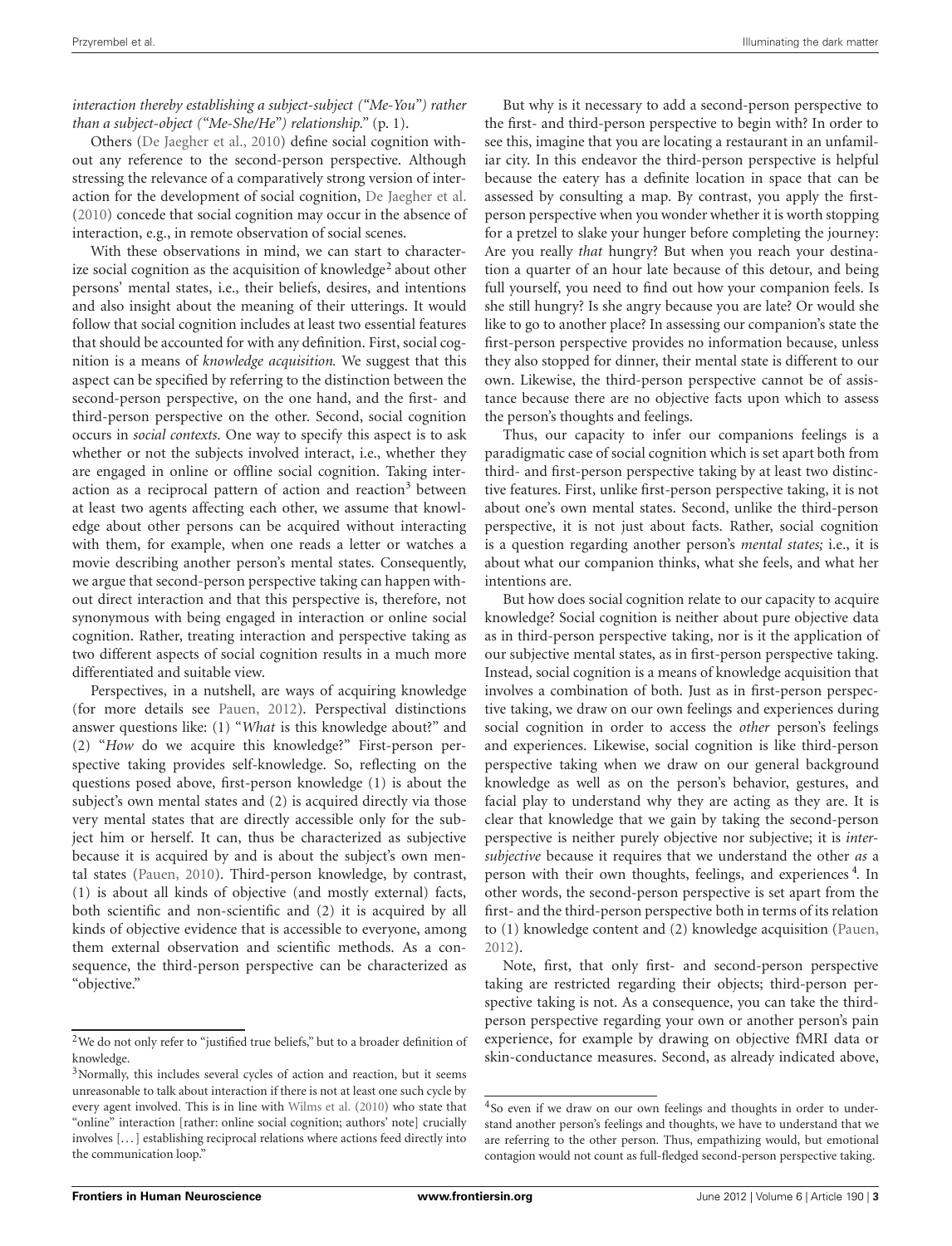the present notion of second-person perspective taking does not require interaction—even though interaction certainly plays an important role in the ontogenetic and phylogenetic development of social cognition in general and second-person perspective taking more specifically. Still, interaction is not an epistemic feature itself. That is why epistemic access might be completely identical, regardless of whether or not there is interaction. In order to see this, think about someone who tries to figure out whether another person is angry and does so by taking the other person's perspective. This can happen if one is interacting with someone who is (1) physically present, (2) the person can be seen in a movie, or (3) is a character in a novel. Epistemic access to the other person's thoughts and feelings might be identical in all three of these cases. What differs here are non-epistemic features; for example that the other person reacts in the first case but does not in the second and the third cases. Conversely, interactions can take place without second-person perspective taking, for example if the epistemic subject interacts with another person for whom only objective information is available. Given that second-person perspective taking (like first- and third-person perspective taking) is an *epistemic* feature, these differences do not matter for an assessment of the perspective that an individual adopts during the interaction, even if such issues are of great importance in other respects. For this reason, we suggest that differences regarding interaction should be denoted by the distinction between offline and online social cognition and not by perspectival distinctions. This is in line with similar considerations by Mead, Habermas, and Bohman who understand secondperson perspective taking—either implicitly or explicitly—as a way of interpreting others, regardless of whether or not they are present.

## **SOCIAL COGNITION: THEORIES FROM PHILOSOPHY AND PSYCHOLOGY**

Other theories discussed in philosophy, psychology, and recently also in neuroscience have rather focused on explaining the mechanisms underlying our ability to understand other minds, feelings, and actions. These theories try to find answers to the common questions: How can we tell what another person's mental states are? How can we predict and explain the behavior of others, i.e., what are the psychological processes that allow for mindreading? First, we discuss the debate of Simulation-Theory (ST) and Theory-Theory (TT) vs. interactive and narrative accounts and then we turn to clarifying different accounts of onvs. offline social cognition.

#### **SIMULATION-THEORY vs. THEORY-THEORY**

Two prominent approaches to mindreading commonly described in the literature are TT and ST. TT and ST are not simply psychological theories, but are similarly rooted and largely debated in philos[ophy,](#page-12-14) [as](#page-12-14) [well](#page-12-14) [as](#page-12-14) [in](#page-12-14) [neuroscience](#page-12-14) [\(e.g.,](#page-12-14) [see](#page-12-14) Gallese and Goldman, [1998;](#page-12-14) [Keysers and Gazzola](#page-12-15), [2007](#page-12-15)). According to TT (e.g., [Sellars](#page-13-9), [1956;](#page-13-9) [Gopnik, 1993](#page-12-16)), the psychological process that enables us to understand others' minds consists of theorizing, as there is no direct access to the mental states of others. Instead, mental states of others are concealed entities, which, while unobservable, can be calculated implicitly or explicitly. If shortly after meeting our friend in the restaurant we saw signs of uneasiness, we would be in a position to infer that our companion was still hungry. To do so, we draw on common sense knowledge about the signs of hungriness but, more importantly, on our knowledge about social norms, i.e., good manners. Here we might rely on a general rule or societal norm. In this case, it is that not being on time is impolite and thus causes disapproval.

According to ST (e.g., [Goldman](#page-12-17), [2005\)](#page-12-17), mental state attribution is a process-driven rather than a theory-driven mechanism that allows us to understand other minds. We are able to understand others as we generate (or embody) states in ourselves that are similar to the other's mental states. We simulate what we would experience if we were the other person. Unlike the TT viewpoint, this process relies far less on explicit knowledge, and instead depends upon the capacity of the individual to put oneself in the other's mental shoes. In the example of the dinner date, ST would argue that we might find out about our friend's state directly based on imagining ourselves in our friend's situation. So, if our companion ate rapidly as soon as the waiter brought her food to the table, we could translate this non-verbal enthusiasm into a state of hunger in our companion.

## **INTERACTION THEORY**

Phenomenologists recently introduced the Interaction-Theory (IT) as an alternative to ST and TT (see [Gallagher](#page-12-18), [2008\)](#page-12-18). Following Husserl's and Scheler's tradition, IT postulates that most of the mental states of others are incorporated and visible in the "Le[ib," the "lived body." According to](#page-12-19) Gangopadhyay and Schilbach [\(2012\)](#page-12-19), there is plenty of empirical evidence that experiencing others' mental states, i.e., having an immediate perceptual access to the perception of their embodied intentionality is possible due to the tight coupling of action and perception. Hence, the problem of understanding others minds depends neither on explicit theorizing nor simulation, but on direct interaction embedded in a concrete interpersonal realm. The mental states of others are not "hidden" per se and do not always have to be consciously inferred. The question is, however, how exactly do we perceive other minds in direct interaction? What does "direct" mean in the first place (see [Zahavi](#page-14-2), [2011](#page-14-2), for more details)? Furthermore, understanding others feels qualitatively different than having an experience from the first-person perspective. But what the IT yields is a more contextual and embodied look at the problem of other minds.

#### **THE NARRATIVE PRACTICE HYPOTHESIS**

The Narrative Practice Hypothesis (NPH; [Hutto, 2007\)](#page-12-20) is yet another approach to social cognition. The NPH postulates that being told stories about others' mental states from an early age allows children to understand other persons' inner lives in particular contexts. There is a lot of empirical evidence for the linguistic and narrative competence in the development of a theory of mind (ToM) [\(Woolfe et al.](#page-14-3), [2002\)](#page-14-3). However, because a basic understanding of implicit rules and theories is necessary for narrative comprehension and ToM, the NPH appears to be a legitimate refinement of TT rather than a novel approach to the understanding of other minds (Przyrembel, thesis in preparation). Therefore, being told stories certainly broadens the ability to understand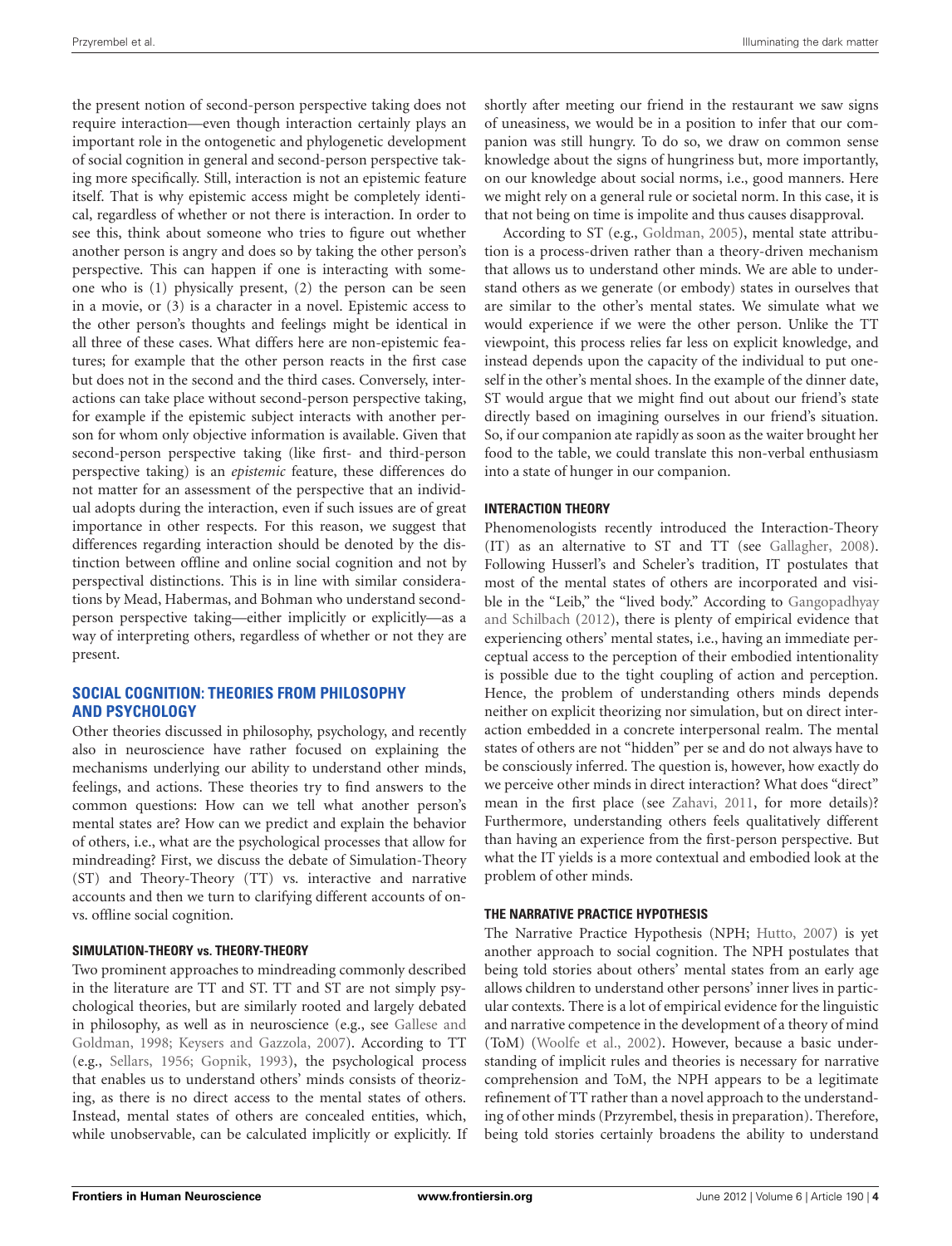others, but it is not a completely theory-independent explanation for understanding other minds.

## **ONLINE vs. OFFLINE SOCIAL COGNITION**

Most social neuroscience studies to date have focused on understanding the effects of socially relevant stimuli on the mind of an individual, i.e., an isolated understanding of our own thoughts and feelings. In contrast, the study of social interaction involves a bidirectional relation between two or more agents as well as the impact of the social context in which they emerge. It is concerned with understanding how two minds mutually shape each other through reciprocal interactions (see [Frith, 2003;](#page-12-21) [Singer et al.,](#page-13-10) [2004c](#page-13-10)). An investigation of social interaction also needs to understand how we communicate thoughts and feelings to another mind to enable this person to build an appropriate representation of our thoughts and feelings that will ultimately be fed back to ensure there has not been any misunderstanding. In a keynote lecture [Frith](#page-12-21) [\(2003\)](#page-12-21) referred to such a mechanism underlying this kind of real-life social interaction as "Neural Hermeneutics." Based on this view, it has recently been suggested that social cognition involves two distinct modes, which are also known as the "offline" or "online mode"; whereas the former refers to agents passively viewing another agent during social interaction, the latter refers to an reciprocal interaction in which two or more agents are involved in real-life social engagement and in which the behavior of one leads to a change in another person's behavior [\(Schilbach et al.](#page-13-11), [2006;](#page-13-11) [Wilms et al.](#page-14-1), [2010](#page-14-1)).

Note however, that in current papers, we find a quite heterogeneous usage of the terms. [Mojzisch et al.](#page-13-12) [\(2006](#page-13-12), see p. 185) as well as [Schilbach et al.](#page-13-11) [\(2006](#page-13-11), see p. 718) speak of on- vs. offline Theory of Mind (ToM). [Wilms et al.](#page-14-1) [\(2010](#page-14-1)) refer sometimes to on- vs. offline mentalizing (p. 1), and sometimes to on- vs. offline social cognition (p. 8). While social cognition is, however, generally used as an umbrella term for all socially relevant processes and thus includes also action intention understanding, affective resonance and empathy, face recognition, social memory, and many others, mentalizing is usually reserved to specifically denote cognitive perspective taking processes and the underlying ToM network. Therefore, we prefer to use the term of on- or offline social cognition in the context of the present paper.

It is furthermore worth noting that in these papers, the terms online/offline with respect to social cognition are used in a way that is contrary to the way that these processes are generally understood and discussed in cognitive neuroscience. According to this view, states of offline, or decoupled cognition, tend to emerge in situations in which the mind generates streams of thoughts that have minimal direct correlation to ongoing perceptual events and are often defined as stimulus independent thoughts (SIT). These SIT can also subserve either inferences about other people's minds, or, alternatively, reasoning about the self and the worl[d](#page-12-22) [\(Smallwood et al.](#page-13-13)[,](#page-12-22) [2008](#page-13-13)[,](#page-12-22) [2011](#page-13-14)[;](#page-12-22) [Barron et al.](#page-11-4)[,](#page-12-22) [2011](#page-11-4)[;](#page-12-22) Kam et al., [2011](#page-12-22)). The offline mode of social cognition proposed by Schilbach and colleagues, in contrast, does not refer to SIT, as the subjects in the scanner do receive social stimuli from direct online perception; these subjects are simply not addressed by these stimuli or engaged in the social encounter, and this is why this kind of social cognition is called offline social cognition.

# **FIRST, SECOND, AND THIRD PERSON PERSPECTIVES vs. OFFLINE AND ONLINE SOCIAL COGNITION**

Now what about the relation between perspectival distinctions on the one hand and on- and offline social cognition on the other? To evaluate these definitions of online and offline social cognition, it is necessary to examine how they compare to the philosophical definitions of different perspectives of knowledge that are involved in any attempt to understand another mind. While interaction is essential for the difference between off- and online social cognition, it does not play an important role in second-person perspective taking. Given that perspectives are means of epistemic access, it should be epistemic features that are decisive for perspectival distinctions. Even if interaction plays an important role in many cases of second-person perspective taking, as well as in the ontogenetic and phylogenetic development of social skills, it is not an epistemic feature itself. That is why epistemic access or, more specifically, evidence (one's own mental states, social norms) and type of knowledge (another person's mental states) set the second-person perspective apart from first- and thirdperson perspectives. On the other hand, it is interaction rather than epistemic access that makes the difference between on- and offline social cognition. So, even though interactions certainly have important neurobiological effects, this does not constitute evidence of a unique epistemic perspective. One of the reasons why this distinction is important is that epistemic access to the mental states of the other person might be completely identical, regardless of whether or not there is interaction.

## **NEUROSCIENTIFIC EVIDENCE FOR MULTIPLE SYSTEMS UNDERLYING SOCIAL COGNITION**

In the last decades, social neuroscience has made progress in refining models of social cognition. These studies have revealed that there are several neural routes to the understanding of another person's actions, feelings, and thoughts. Three major routes have reliably been identified as being crucial for our ability to understand others, namely (1) motor actions and motor intentions the so-called mirror neuron system (MNS), (2) beliefs, desires, and thoughts—the so-called ToM or mentalizing system, and (3) emotional and bodily states—relating to our ability to empathize with others.

Each of these abilities is associated with different brain circuits. Early research on the discovery of the mirror neurons in macaque mon[keys](#page-13-15) [\(di Pellegrino et al.](#page-12-23)[,](#page-13-15) [1992](#page-12-23)[;](#page-13-15) [Gallese et al.](#page-12-24)[,](#page-13-15) [1996](#page-12-24)[;](#page-13-15) Rizzolatti et al., [1996](#page-13-15); for a review see [Rizzolatti and Fabbri-Destro](#page-13-16), [2010](#page-13-16)) suggested that the same cells, which are activated when a monkey is performing a particular grasp, also fire if the same monkey merely observes another during the same action. Later research in humans, mostly using fMRI, demonstrated "shared networks" between self-performed and vicariously perceived actions activate similar regions in the human brain. The identified neural network comprised the inferior parietal lobule (IPL), the ventral premotor cortex, and the caudal part of the inferior frontal gyrus (IFG) [\(Dinstein et al.](#page-12-25), [2007;](#page-12-25) [Gazzola et al., 2007](#page-12-26); [Etzel et al., 2008,](#page-12-27) for reviews see [Blakemore and Decety](#page-11-5), [2001;](#page-11-5) [Grèzes and Decety](#page-12-28), [2001](#page-12-28)).

This research was subsequently expanded to the domain of emotions and empathy [\(Gallese and Goldman](#page-12-14), [1998;](#page-12-14) [Gallese,](#page-12-29)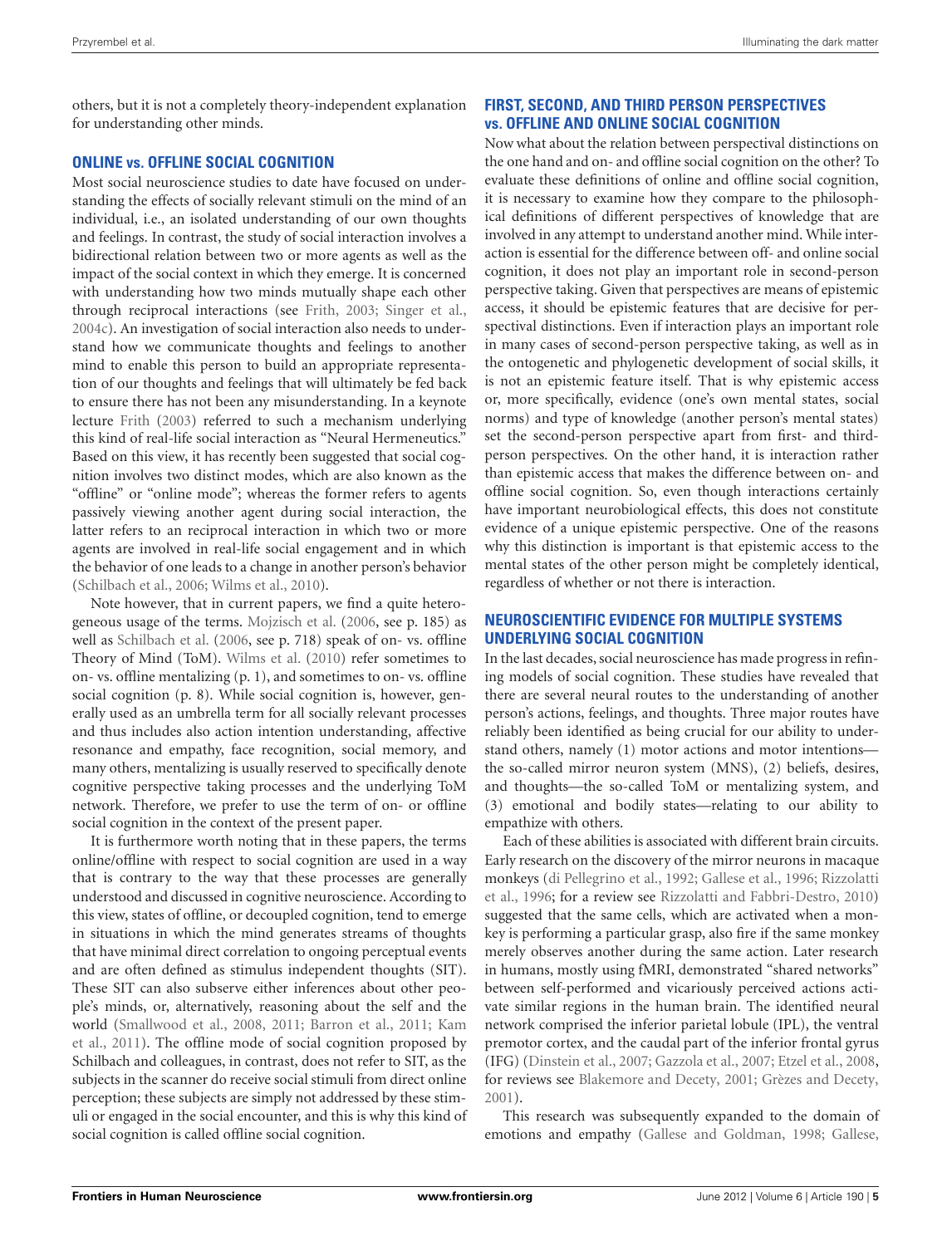[2001](#page-12-29); [Preston and deWaal](#page-13-17), [2002\)](#page-13-17) culminating in the emergence of empathy research in the field of social neuroscience (for reviews see [Decety and Jackson](#page-11-6), [2004](#page-11-6); [de Vignemont and Singer,](#page-12-30) [2006](#page-12-30); [Keysers and Gazzola, 2006](#page-12-31), [2009;](#page-12-32) [Singer and Lamm](#page-13-18), [2009](#page-13-18)). A multitude of imaging experiments in humans in the domain of empathy for pain, disgust, taste, and touch revealed that, in contrast to mirror neuron networks, in the domain of motor actions, sharing sensations and feelings with others engages somatosensory cortices, as well as anterior parts of the insula and anterior cingulate cortex (ACC; [Keysers et al.](#page-12-33), [2010;](#page-12-33) [Fan et al., 2011;](#page-12-34) [Lamm et al.](#page-12-35), [2011\)](#page-12-35). In addition to this affective route, researchers have distinguished a cognitive route which is helpful for understanding the beliefs, thoughts, and desires of other people. This "mentalizing,[" "ToM", or "cognitive perspective taking" \(](#page-13-19)Premack and Woodruff, [1978;](#page-13-19) [Wimmer and Perner](#page-14-4), [1983;](#page-14-4) [Frith and Frith,](#page-12-36) [1999](#page-12-36), [2003;](#page-12-37) [Baron-Cohen et al.](#page-11-7), [2000](#page-11-7)) network typically comprises areas in the medial prefrontal cortex (mPFC), precuneus, superior [temporal sulcus \(STS\), and rTPJ \(for reviews see](#page-12-36) Frith and Frith, [1999,](#page-12-36) [2003](#page-12-37); [Gallagher and Frith, 2003](#page-12-38); [Saxe et al.](#page-13-20), [2004;](#page-13-20) [Amodio and Frith](#page-11-8), [2006;](#page-11-8) [Saxe](#page-13-21), [2006;](#page-13-21) [Mitchell, 2009\)](#page-12-39).

Many of these neural systems are also recruited when individuals are not interacting in a social context. For example, the mPFC is activated by tasks involving the evaluation of the personality of the self and others [\(Kelley et al.](#page-12-40), [2002](#page-12-40); [Macrae et al.,](#page-12-41) [2004](#page-12-41); [Mitchell et al., 2006\)](#page-13-22), as well as by the task of assessing the likelihood of enjoyment of activities that will occur in the future [\(Tamir and Mitchell](#page-13-23), [2011\)](#page-13-23). Likewise, regions including the TPJ, the mPFC, and the PCC are recruited when thinking becomes decoupled from the events in the here and now and stimulus independent mental contents form the cornerstone for consciousness [\(Mason et al.](#page-12-42), [2007;](#page-12-42) [Christoff et al., 2009;](#page-11-9) [Smallwood et al.,](#page-13-14) [2011](#page-13-14); [Stawarzyck et al.](#page-13-24), [2011](#page-13-24)). Taken together, the fact that similar neural processes are engaged during self-referential processes and social interactions, as well as internally generated thoughts with no explicit external referent, suggests that many forms of social cognition are likely to be involved in a more general set of processes that allow the mind to devote processing resources to make predictions necessary for navigation through social life [\(Frith, 2007](#page-12-43)).

Finally, an enormous amount of work has been performed in the domain of the neural networks underlying the recognition of facial emotional and non-emotional expressions. For this social cognitive ability, brain regions such as the amygdala, secondary somatosensory cortices, and FFA seem to be particular relevant [\(Adolphs](#page-11-10), [2002;](#page-11-10) [Kanwisher and Yovel](#page-12-44), [2006\)](#page-12-44).

## **INTEGRATION OF THESE DIVERSE APPROACHES**

As is clear from the review of philosophical, psychological, and neuroscientific approaches, the problem of understanding others minds has been addressed by different disciplines using several different methods. There seems to be an implicit assumption among many scholars studying social cognition that despite differences in these approaches, there is a close link between the third-person perspective, TT, and offline social cognition on the one hand and the second-person perspective, IT, ST, and the online mode, including empathy on the other. Moreover, it is often argued that these different modes depend on different neural networks. The next section of this paper critically reviews the extent to which such a dichotomous view of social interaction across the different domains of philosophy, psychology, and neuroscience is realistic.

## **ST AND TT vs. FIRST, SECOND, AND THIRD PERSON PERSPECTIVE**

As we have already argued, a theory of second-person perspective taking should describe a specific sort of knowledge. More precisely, it must specify the object of this knowledge (another person's mental states) and the relevant evidence (one's own experiences, feelings, social norms, etc.), and finally it tells us something about the relational status of this knowledge (intersubjective). Again, these specifications do not encompass the underlying psychological or neurobiological mechanisms. They only specify the criteria any mechanism needs to meet in order to realize second-person perspective taking.

For the same reason, second-person perspective taking is not just another word for simulation: It describes an epistemic position rather than a psychological process. Simulation is *one* implementation of second-person perspective taking; however, second-person perspective taking may include automatic and subpersonal replications of another person's mental state or explicit logical theorizing regarding what they must be thinking or feeling. The latter might be involved when we try to account for perspectival differences between our own point of view and the perspective of the person that we are trying to understand, particular if we are not familiar with these differences. Openness with respect to the psychological and neurobiological mechanisms is of special importance. As we will argue below, second-person perspective taking might be realized by a multitude of psychological processes beyond simulation and theorizing, as presented in the NPH [\(Hutto](#page-12-20), [2007\)](#page-12-20) or the IT [\(Gallagher, 2008\)](#page-12-18). There is no reason to accept the dichotomous view outlined above. Instead, we endorse Hybrid-Theories that incorporate elements of ST and TT, as well as IT and NPH. Still, this openness has its limits. Mere theorizing, combined with external observation of a person's behavior, does not constitute second-person perspective taking; it is third-person perspective taking, because one's own mental states are not accessed in order to understand someone else's beliefs, desires, or feelings.

#### **ST AND TT vs. NEUROSCIENCE**

As mentioned above, scholars from different fields have recently argued for a direct mapping between certain models, terms, and theories in philosophy, developmental psychology, and social neuroscience. Thus, it has been suggested that mirror neuron networks and "shared networks" underlie empathic understanding and can be taken as evidence for ST or IT. TT approaches, by contrast, are mapped to ToM processes and their underlying neural networks.

There are several problems to such an approach. First, it is questionable how ST, IT, NPH, and TT accounts could ever be translated into the language of neural processes and the brain. What in terms of neuronal computations would simulation or using a theory about the world actually mean? The difficulty of mapping high-level constructs like these on brain organization and functions is quite evident here. Many cognitive neuroscientists prefer to take a more cautious approach and refer to "mirror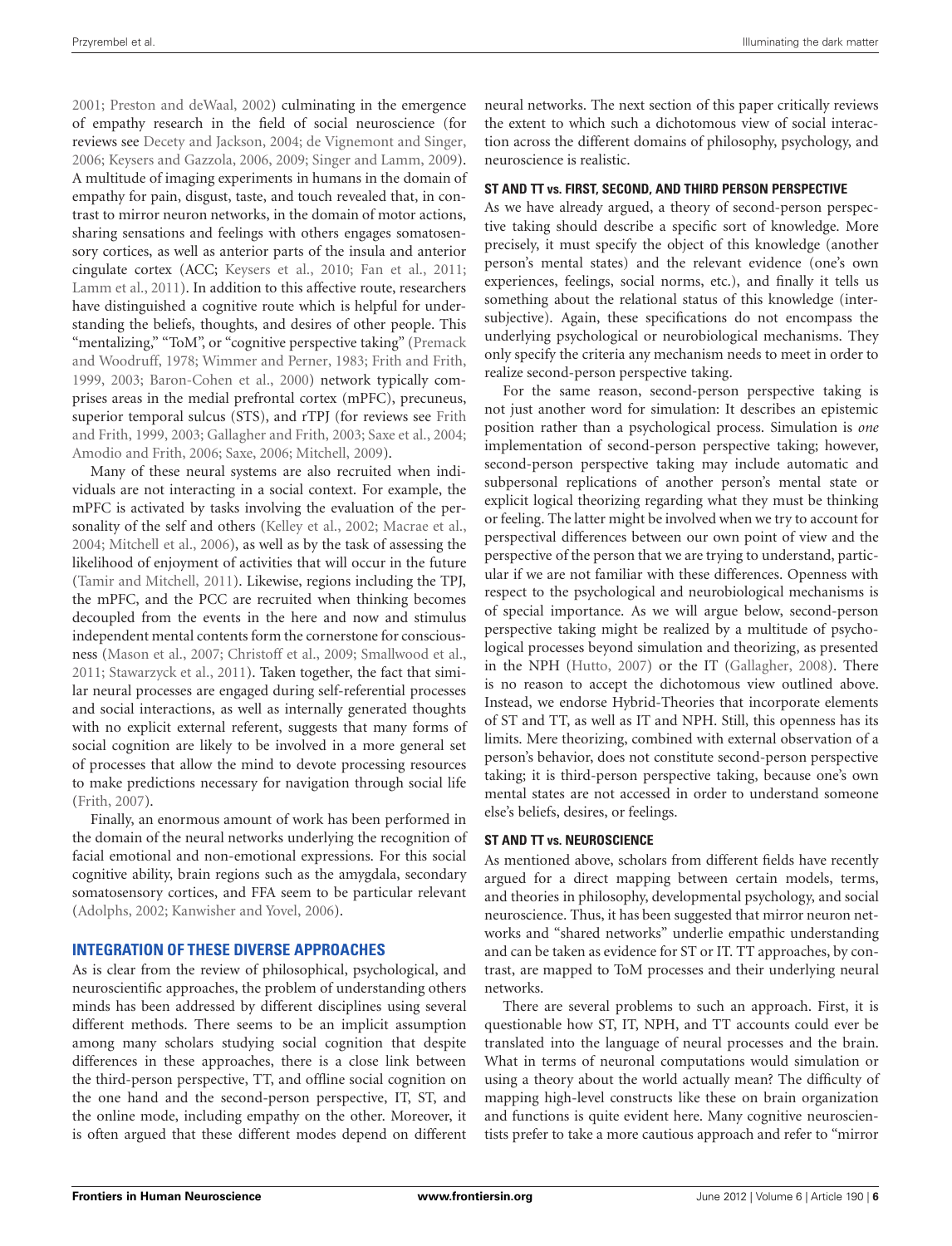neuron cells", which have the property of processing one's own and others observed movements if there is access to single cell recording. Alternatively, when referring to fMRI studies, so-called "shared brain networks" are assumed to underlie the representation of emotions or actions in first-person and second-person experience only when similar brain regions respond under both conditions. Although the notion of mirror neurons and shared network share many things in common at a gross theoretical level, neuroscientists maintain the awareness that functional imaging techniques reflect the activation of large assemblies of cells, while single cell recording reveal the computations performed by a single neuron. That is why these activations neither allow any inference about the properties of the single cells nor about the real c[omputations subserved by these networks \(e.g.,](#page-13-18) Singer and Lamm, [2009](#page-13-18)). In line with substantial evidence for predictive coding in the human brain (e.g., [Schultz et al., 1997;](#page-13-25) [Seymour et al.,](#page-13-26) [2004](#page-13-26); [O'Doherty et al., 2006](#page-13-27); [Frith](#page-12-43), [2007](#page-12-43)), it is more likely that, for example, activation in anterior insula when empathizing with the pain of others rather reflects predictive models about the potential negative effects of pain [\(Singer et al.](#page-13-28), [2009;](#page-13-28) [Lamm and Singer,](#page-12-45) [2010](#page-12-45)), which are also activated when we anticipate the effects of impending pain in ourselves [\(Ploghaus et al.](#page-13-29), [1999](#page-13-29)).

Accordingly, rather than using the term simulation, it would probably be closer to the biological reality of the brain to use terms such as vicarious prediction or the activation of cortical representations that have been generated through the performance and experience of similar movement or affective experience in the self.

Second, even if we set these problems aside, recent findings suggest that mapping TT to mentalizing of cognitive processes and ST or IT to empathy or action understanding is incorrect. Jason Mitchell, for example, has presented neuroscientific evidence that we "simulate" others, even when we are in the domain of mentalizing about cognitive states or abstract knowledge, like political attitudes. This follows from a series of ToM or mentalizing studies, suggesting an important role of mPFC when reflecting on o[ne's](#page-12-46) [own](#page-12-46) [as](#page-12-46) [well](#page-12-46) [as](#page-12-46) [other](#page-12-46) [peoples'](#page-12-46) [mental](#page-12-46) [states](#page-12-46) [\(](#page-12-46)Mitchell et al., [2005\)](#page-12-46). These studies also demonstrated functional differences between judging the mental states of similar and dissimilar others, with the former activating parts of the ventral mPFC and the latter dorsal parts of the prefrontal cortex [\(Mitchell et al.,](#page-13-22) [2006](#page-13-22)). Furthermore, [Waytz and Mitchell](#page-13-30) [\(2011](#page-13-30)) stated that simulation consists not only of mirroring (*"a vicarious response in which a perceiver experiences the same current mental state as that of another person,"* p. 197), but also of self-projection (i.e., *"imagining oneself in the same situation as another person, predicting one's thoughts and feelings in that hypothetical scenario and assuming that the other would think and feel the same way,"* p. 197). The latter again involves the mPFC. This suggest that even in the domain of tasks that may seem as if these require an outright rule-governed, intellectual stance, we apparently use cortical representations underlying the inference of such attributes for ourselves to derive knowledge about the other—a process which would map to ST rather than to TT.

On the other hand, empathy research has clearly shown that when we empathize we only activate parts of the entire neural networks elicited when experiencing a certain emotion in

ourselves. As these representations in the anterior insula are also observed in empathy for other unpleasant experiences, such as disgust [\(Wicker et al.](#page-13-31), [2003\)](#page-13-31) or obnoxious tastes [\(Jabbi et al.,](#page-12-47) [2007](#page-12-47)), and are modulated by contextual factors as well as person-specific factors (for an overview see e.g., [Hein and Singer](#page-12-48), [2008](#page-12-48)), it has been suggested that these activities stand for higher-level representations of subjective feelings that have already integrated both contextual information and information from the body into global [feeling states](#page-12-45) [\(Craig](#page-11-11)[,](#page-12-45) [2009;](#page-11-11) [Singer et al.](#page-13-28)[,](#page-12-45) [2009;](#page-13-28) Lamm and Singer, [2010](#page-12-45)). This higher-level coding of information would probably better map to information processing of abstract content than to simulation based on an automatic activation of primary sensory networks.

Together, these results suggest that a direct match between ST and the MNSs or empathy-networks vs. ToM-networks to TT is problematic. Consequently, an unproductive "either/or logic" concerning simulation and theorizing should be avoided, as [Mitchell](#page-12-49) [\(2005,](#page-12-49) [p. 363\) has suggested \(see also](#page-12-15) Keysers and Gazzola, [2007\)](#page-12-15).

## **MODELS OF SOCIAL INTERACTION IN PSYCHOLOGY AND SOCIAL NEUROSCIENCE**

In the previous section, we demonstrated that equating epistemic perspectives, cognitive processes, and neural mechanisms underlying social cognition is problematic. Based on this analysis we will now consider whether online social cognition is necessarily the dark matter of social neuroscience. To address this issue we must answer two further questions. First, what do we actually mean when we talk about social interaction? And second, do we really need to assume that there are neural networks specifically dedicated to only processing the social world or social interactions?

What does it take for an action to be real social interaction? The [experimental aim in social neuroscience, following](#page-14-1) Wilms et al. [\(2010](#page-14-1) who, in turn, follow [Frith, 2007](#page-12-43)) consists in *"closing the loop between interaction partners"* (p. 1). This means that the action of one subject (henceforth A) should trigger a response of her partner, a sentient being (henceforth B), which in turn influences A and A's reaction. This particular feedback has a specific effect on B resulting in a reaction in B that subsequently changes A's mental state and so on (see **[Figure 1](#page-7-0)**, left panel). In every iteration, each partner's mental state is changed by his/her partner and these new states form the basis of the next iteration of social interaction. One basic feature of such a reciprocal interaction is the occurrence of emergent qualities, i.e., the largely unpredictable rearrangement of the already existing entities, namely A and B's possible reactions. Such emergence is only possible if none of the involved subjects responses are controlled. Without the essential unpredictability that occurs in natural social interaction reciprocal changes in behavior would not occur. Along these lines [Schippers et al.](#page-13-32) [\(2010](#page-13-32)) stated that it is, therefore, difficult to assess when one action ends and another starts (p. 9388; please note that for this reason, the time of measurement in the left panel of **[Figure 1](#page-7-0)** should be seen as no more than a formal orientation). It is only when the design of the experiment allows for an action possessing four specific criteria (dynamic interplay, a virtually unlimited range of responses, living and uncontrolled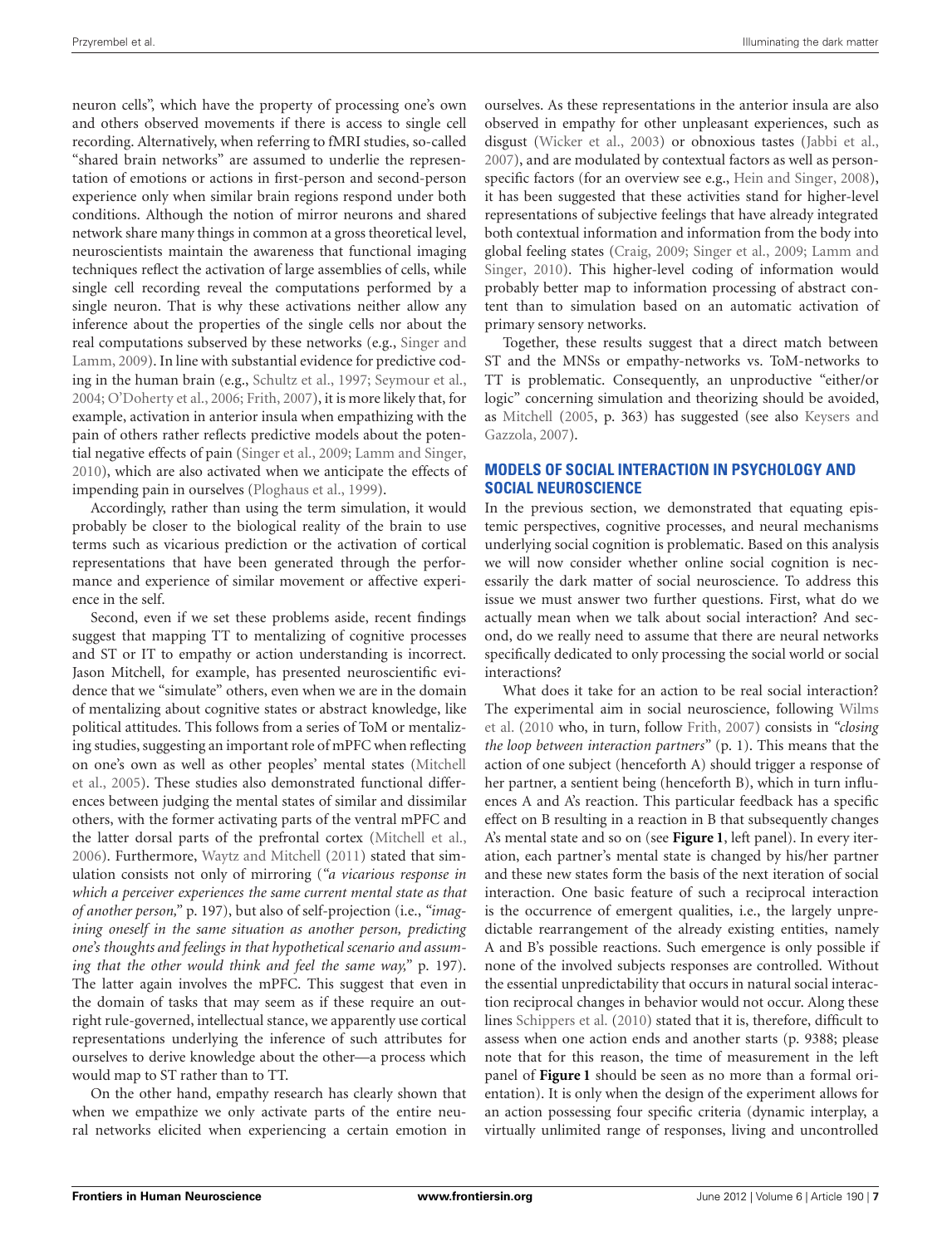

<span id="page-7-0"></span>partners, and emergent qualities) that we can speak of real social interaction.

Just consider an example of a fundamentally social form of behavior such as tickling. [Blakemore et al.\(1998\)](#page-11-12) have argued that tickling, certainly a low-level, bottom-up, mostly pre-reflective phenomenon is quintessentially social because, at least under normal conditions, the sensation can only arise when another individual delivers the touch. It has been proposed that the reason we cannot tickle ourselves is that during self-generated movements the brain produces a forward model that allows us to predict the effects of tickling and thus cancel these effects out in advance. When the touch is delivered by another, this model is absent, making the touch unpredictable that, hence, leads to the sensation of being tickled [\(Blakemore et al., 1998,](#page-11-12) [2000](#page-11-13)).

In contrast, the right panel in **[Figure 1](#page-7-0)** illustrates other ways of modeling social interaction, which are relevant in the context of present social neuroscience research. In these types of social interaction, A's behavior is studied under the full control of B's response (in experimental research, the presence of the subject's interaction partner B is often feigned and therefore entirely controlled by the experimenter). Strictly speaking, because A's behavior does not cause a novel and unpredictable response in B, it is similar to a blind alley. B, being just an algorithm, would always react independent of A's action. This is indicated by the dotted lines in the right panel of **[Figure 1](#page-7-0)**.

Although A repeatedly reacts to fixed "actions" made by B, the model that guides B's behavior does not change over time and so there is "no closing of the loop." Accordingly, the emergent qualities of such interactions are limited; hence, no reciprocal transformation can happen from T1 until T4. While temporally dynamic, such controlled interchanges are no more than "pseudo social interaction."

It has repeatedly been criticized that classic ToM tests allow for a bystander or spectator stance toward others rather than involving a [stance](#page-13-11) [of](#page-13-11) [participation](#page-13-11) [and](#page-13-11) [involvement](#page-13-11) [\(e.g.,](#page-13-11) Schilbach et al., [2006;](#page-13-11) [Reddy, 2008](#page-13-2)). This critique raises the question whether current neuroscientific paradigms succeed in investigating the neural basis of minds that truly interact, as illustrated in

the left panel of **[Figure 1](#page-7-0)**. Despite the astute variety of creative and visionary approaches to operationalize social cognition and interaction, it is goes without saying that the degrees of freedom for real-life social responses and interactions in the scanner environment are limited. In the next paragraph, we will briefly review the social neuroscience literature, discuss some exemplary types of social interaction, and present some of the results. Please note, however, that we cannot provide a full review of social neuroscience literature, as this would go far beyond the scope of this article.

## **PARADIGMS IN SOCIAL NEUROSCIENCE TO STUDY SOCIAL COGNITION**

One major challenge in social neuroscience is creating real social cognition and social interaction within the non-social environments associated with neuroscientific methods such as fMRI, EEG, MEG, or TMS. To confront these challenges, neuroscientists have used a rather large diversity of methods and paradigms. One specifically promising category of such paradigms is based on the use of game-theory derived from economic research and now widely used in neuroeconomics. In such economic game paradigms, one subject, typically lying in the scanner, engages in monetary exchange with real or pretended playing partners situated either outside of the scanner in another room (e.g., [McCabe et al.](#page-12-50)[,](#page-12-38) [2001](#page-12-50)[;](#page-12-38) [Rilling et al.](#page-13-33)[,](#page-12-38) [2002](#page-13-33)[,](#page-12-38) [2004](#page-13-34)[,](#page-12-38) [2008](#page-13-35)[;](#page-12-38) Gallagher and Frit[h,](#page-12-51) [2003;](#page-12-38) [Sanfey et al.](#page-13-36)[,](#page-12-51) [2003](#page-13-36)[;](#page-12-51) [Singer et al.](#page-13-37)[,](#page-12-51) [2004a](#page-13-37)[;](#page-12-51) Fehr and Camerer, [2007;](#page-12-51) [Baumgartner et al.](#page-11-14), [2008](#page-11-14), [2011](#page-11-15); for an overview see [Glimcher et al.](#page-12-52), [2009](#page-12-52)) or in another scanner in the context of hyper-scanning experiments [\(Montague et al., 2002](#page-13-38)).

Among other research questions, one focus of these studies was to examine whether brain responses of subjects differ as a function of whether they believe that they are interacting with a real human partner or simply with a computer or a non-intentional playing partner (e.g., [McCabe et al., 2001;](#page-12-50) [Gallagher et al.](#page-12-53), [2002;](#page-12-53) [Singer et al., 2004b](#page-13-39)). [McCabe et al.](#page-12-50) [\(2001](#page-12-50)) were among the first to conduct experiments on playing a two-person game in the scanner. The subjects played either with another alleged person or a computer and were asked to make choices in the game tree.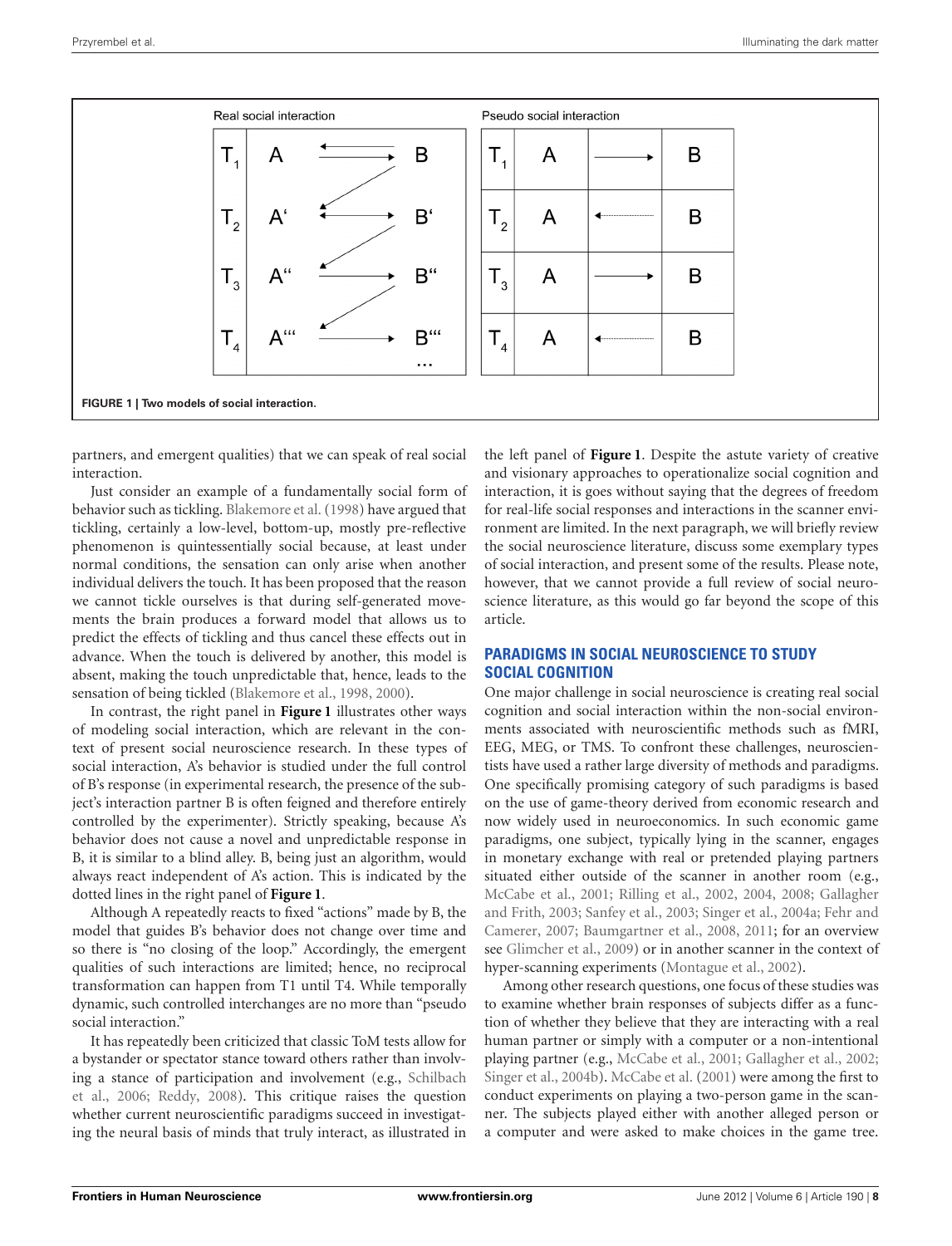They all cooperated less in the condition under which they thought that they were playing with an algorithm. Moreover, the mere belief that they were playing with a human being resulted in [the](#page-12-53) [activation](#page-12-53) [of](#page-12-53) [sp](#page-12-53)ecific regions of the prefrontal cortex.

Gallagher et al. [\(2002](#page-12-53)) introduced the "stone-paper-scissors" game in a PET paradigm. Their goal was to *"investigate the neural substrates of 'on-line' mentalizing"* (p. 814). Again, the subjects believed that they were either playing with another person (whom they met shortly before) or a computer, while in fact all responses were constantly generated by a computer program. As the respective neural substrate of the alleged social encounter, [Gallagher et al.](#page-12-53) [\(2002\)](#page-12-53) recorded activity in the anterior portion of paracingulate cortex bilaterally.

Similarly, [Sanfey et al.](#page-13-36) [\(2003](#page-13-36)) scanned subjects playing the Ultimatum Game (UG) who had to respond to fair as well as unfair offers. Unfair offers elicited anger and rejection in the participants when another person to whom they had been introduced beforehand made them but not when these unfair offers were made by a computer. In the case of the illusion of interacting with a conspecific, the anterior insulae, the dorsolateral prefrontal [cortex,](#page-13-34) [and](#page-13-34) [the](#page-13-34) [A](#page-13-34)CC showed higher activation.

Rilling et al. [\(2004](#page-13-34)) tried to create a paradigm that allowed for the *"immersion of participants in real social interaction that have personally meaningful consequences"* (p. 1694) by scanning subjects while playing the UG and the Prisoner's Dilemma Game (PDG) using both, assumed human and computer partners, outside the scanner. These studies demonstrated that these tasks only activated the ToM network (including the anterior paracingulate cortex, the posterior, and mid-STS, as well as the hippocampus and regions of the hypothalamus) when the subjects believed that they were playing with real human beings. Just like in the studies conducted by [Gallagher et al.](#page-12-53) [\(2002\)](#page-12-53) and [Sanfey et al.](#page-13-36) [\(2003\)](#page-13-36), the illusion that a real partner B was present elicited different brain patterns than if the partner was assumed to be artificial.

Finally, [Singer et al.\(2004b\)](#page-13-39) involved participants in sequential trust games with intentional or non-intentional playing partners and revealed, in line with the findings above, that only when subjects believed to play with intentional agents, emotionrelated brain activation (e.g., in the left amygdala, the insulae, and reward-related areas) were induced when perceiving intentional co-operator or defector faces as compared to neutral players.

Another set of paradigms focused on measuring the effects of directed or averted gaze on neural processes. For example, in an early PET study, [Wicker and colleagues](#page-14-5) [\(1998](#page-14-5)) investigated the neural activation of mutual gaze (*"a psychological process during which two persons have the feeling of a brief link between their two minds",* p. 221). Subjects were shown videos of persons looking toward them (in a mutual gaze condition) or away (in an averted gaze condition). This study revealed that eye contact activates the occipital part of the fusiform gyrus, the right parietal lobule, the right inferior temporal gyrus, and the middle temporal gyrus in both hemispheres. Further effects of eye contact were presented by [Kampe et al.](#page-12-54) [\(2001](#page-12-54)) who demonstrated that the perceived attractiveness of an unfamiliar face depicted on still photographs augmented activity in the ventral striatum when the viewer met the person's gaze, whereas it decreased in the absence of direct

eye contact. Central reward-related brain areas seem, thus, to be engaged during direct but not averted gaze when presented with still pictures of human faces.

In more recent eye-gaze paradigms, [Schilbach et al.](#page-13-11) [\(2006,](#page-13-11) [2010a](#page-13-5)[,b\)](#page-13-40) sought to characterize neural correlates of being personally involved in social interaction by introducing more dynamic virtual-reality technologies in the scanner environment. Virtual characters were created that gazed at and greeted others—either the subjects (who were lying passively in the scanner) or a bystander. One of their main neuroscientific findings was that the vMPFC underlies the perception of social communication and feeling of personal involvement [\(Schilbach et al.](#page-13-11), [2006\)](#page-13-11). Moreover, when the sharing of attention with the avatar was self-initiated by the participants, this led to an increase of neural activity in the [ventral](#page-14-1) [striatum](#page-14-1) [\(Schilbach et al.](#page-13-5)[,](#page-14-1) [2010a](#page-13-5)[\).](#page-14-1) [Similarly,](#page-14-1) Wilms et al. [\(2010](#page-14-1)) tried to study social encounters in a truly interactive manner. They asked subjects in the scanner to respond or to probe the gaze of another person, depicted as an anthropomorphic avatar (who was actually computer-operated). The subject's goal was to establish eye contact with the avatar and to jointly attend to one of three objects on a screen as a function of the subject's eye-gaze. This method of interactive eye-tracking reflects the attempt to close the interaction loop between A and B. More precisely, [Wilms et al.](#page-14-1) [\(2010](#page-14-1)) were interested in the neural differences of successfully initiating joint attention compared to mere gaze following. In this regard, they reported a main effect of joint attention that resulted in the activation of the mPFC, PCC, and the anterior temporal poles.

Another type of social neuroscience paradigms involves the presence of real people present in the scanner environment. For example in empathy for pain research, subjects in the scanner were coupled with either their loved ones [\(Singer et al.](#page-13-37), [2004a](#page-13-37)) or unfamiliar persons who differed in important aspects such as perceived fairness or group membership [\(Singer et al., 2006;](#page-13-41) [Hein et al., 2010](#page-12-55)) who sat outside of the scanner room but visible to the subjects. In these paradigms, brain responses are elicited by creating the experience of painful shocks in the subjects. This first-personal pain response is compared with those brain responses elicited when watching the real person present in the same room suffering from pain.

Finally, some recent innovative paradigms have started to use cross-correlational statistics to compare brain activity of two individu[als involved in a task together](#page-11-16) [\(Schippers et al.](#page-13-32)[,](#page-11-16) [2010](#page-13-32)[;](#page-11-16) Anders et al., [2011\)](#page-11-16). For example, [Schippers et al.](#page-13-32) [\(2010\)](#page-13-32) asked couples of participants to play charades in the scanner in order to examine brain activity during longer streams of social communication. Both of their brains were measured at separate times in the same scanner (thus, the authors did not draw on hyperscanning technology). In one session, brain activity was recorded during the gesturing of a word for the partner. This gesturing was videotaped so that their partners could guess it in the subsequent scanning session. Results show that during guessing, the subject's brain activity in the putative MNS and the vmPFC is caused by fluctuations in activity in the pMNS of the gesturing partner.

All the above-mentioned studies have been conducted with imaging methods. What about EEG-studies investigating social processes? [Lindenberger et al.](#page-12-56) [\(2009\)](#page-12-56) investigated interbrain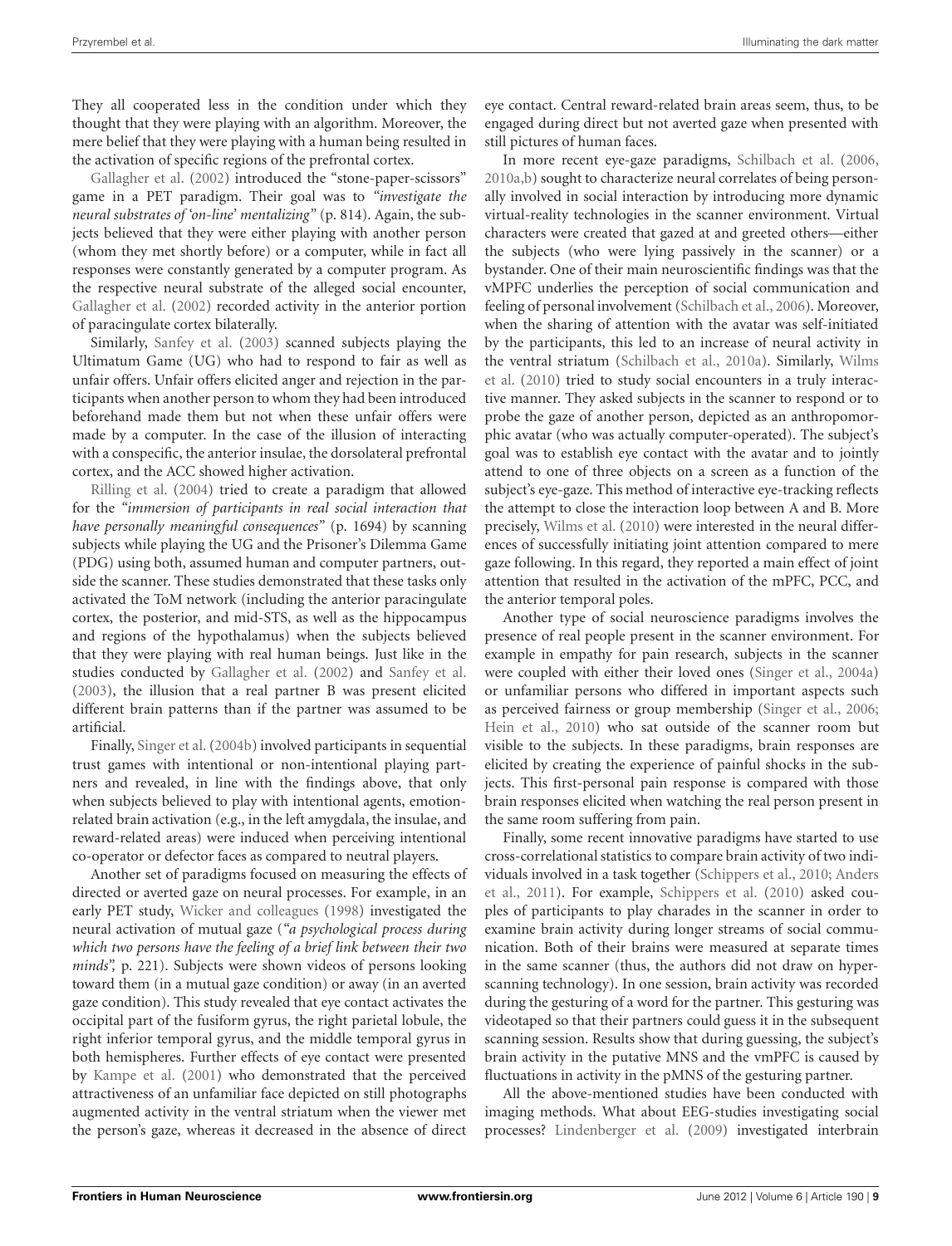synchronization when eight pairs of guitar players performed a short piece together. They found significant between-brain oscillatory couplings during the preparatory period of metronome tempo setting in especially the fronto-central connections in the frequency range between 2 and 10 Hz, as well as after the play onset in the frequency range between 0.5 and 7.5 Hz. According to the authors, this coupling can be interpreted as a sign for social attunement.

In another EEG-study, [Kourtis et al.](#page-12-57) [\(2010](#page-12-57)) registered the brain couplings of two persons who "interacted," i.e., passed each other an object and then put it back on its original place. The authors then compared these EEG-measures with the brain activity of a third-person who only watched this interaction. The two interacting persons showed more motor activation during action anticipation than the "loner" who was not involved in the action. This motor activation was measured via the amplitude of the contingent negative variation (CNV), known to reflect motor preparation and activity in both the supplementary motor area (SMA) and the primary motor cortex (MI). [Kourtis et al.](#page-12-57) [\(2010](#page-12-57)) suggest that this data indicates that social interaction modulates action simulation.

### **HAS SOCIAL NEUROSCIENCE REALLY YET SUCCEED IN STUDYING SOCIAL INTERACTION?**

The previous section reviewed social neuroscience paradigms that have tried to investigate the neural basis of social cognition and social interaction using real-life experimental set-ups or crossbrain correlational methods rather than the presentation of static pictures such as faces or stories. However, when these are considered in light of our definition of real social interaction, a closer analysis reveals that none of these paradigms demonstrate a pattern of actions and reactions in which living and uncontrolled partners engage in behavior that leads to reciprocal impact on each other's behavior. For example, experiments relying on game theory paradigms have had complete control over playing partner B's responses (see right panel of **[Figure 1](#page-7-0)**). [McCabe et al.](#page-12-50) [\(2001](#page-12-50)) used the game tree, which offers limited response options: participants were presented to a dichotomous choice (they had to select either the left or the right branch of the tree). Moreover, player A was [made](#page-13-36) [to](#page-13-36) [play](#page-13-36) [with](#page-13-36) [a](#page-13-36) [partner](#page-13-36) [who](#page-13-36) [was](#page-13-36) [fully](#page-13-36) [controlled.](#page-13-36) Sanfey et al. [\(2003](#page-13-36)) and [Rilling et al.](#page-13-34) [\(2004\)](#page-13-34) were also unable to establish real social interaction. Even though the subjects met their partner (B) before scanning started and saw B's photo in the scanner, there was no opportunity for real interaction. These "interactional" degrees of freedom offered just two options—either acceptance or rejection of B's (again fully pre-fabricated) offer.

Similarly, the paradigms created by Schilbach and colleagues do not constitute real social interaction because even though B reacts to A's behavior, B's response is programmed by the experimenter and so lacks the unpredictability of a real person. Despite its novelty relative to the previous social neuroscience paradigms, the use of still pictures of faces as outlined above offers no emergent qualities of real interaction. [Schippers et al.](#page-13-32) [\(2010\)](#page-13-32) presented a different and ambitious approach to the *"information flow across brains during social interactions"* (p. 9391). Nevertheless, each trial of guessing the action ended without the other's spontaneous feedback, and the subjects gestured the word-to-be-guessed

in a video camera instead of directly toward the partner's face, therefore we can conclude that, although this experiment captures naturalistic complex symbolic and non-verbal behavior, the "loop" was never fully closed within a single interaction. The sought-after information flow from one brain to another was not really flowing.

Finally, the empathy paradigms [\(Singer et al.](#page-13-37), [2004a](#page-13-37), [2006;](#page-13-41) [Hein et al., 2010](#page-12-55)), even though integrating authentic unconstrained (and uncontrolled) partners in the same scanner environment, can again not be considered as real social interaction paradigms, as the response of B is not important for the analyses or claims of this investigation. The only thing that matters is the brain response of A.

Do the EEG-studies capture real social interaction? Although [Lindenberger et al.](#page-12-56) [\(2009](#page-12-56)) studied coordinated action, this again do not fulfill our criteria of studying real social interaction. The guitar players follow a common goal (performing a specific piece together over 60 trials), preventing opportunities for creative actions and responses. For real musical interaction to be studied, it would be necessary to record the brain activities while two individuals, for example, improvise. Imagine for example jazz improvisation, where the tunes emerges through the reciprocal impact that one players melody has on the other player's tune and by doing so capture real elements of social interaction. During improvisation, repetition, and predictable responses are nearly impossible because each individual's contribution emerges from the process of listening and replying to the other [\(Seddon](#page-13-42), [2005\)](#page-13-42). An additional worry concerning these studies is that observed between-brain oscillation can also be explained by the fact that the musicians are merely following the same synchronizing stimulus (i.e., the metronom or the melody they play). This would then again not be an example of real social interaction but similar to two persons watching the same movie, and whose brain activities consequently are synchronized by this same visual material.

Also, in [Kourtis et al.'s](#page-12-57) [\(2010\)](#page-12-57) EEG-study two persons "interact," but only in the sense that they pass each other an object. Although this counts as interaction because the subjects are real living persons who can act jointly in a face-to-face setting, the paradigm restricted the type of interaction that was possible and so the two minds do not mutually shape each other by the unpredictability of their responses. Due to the limited range of behavior and the restricted possibility for emergent qualities, we do not see the closing of the loop here, neither.

In sum, this short review has shown that even though some of these studies provided innovative ways to study social cognition, they still fail to capture *real* social interaction and so fall short of revealing the neural processes that occur during online social cognition. However, what *could* be investigated were indeed several forms of second-person perspective taking.

## **IS THERE EVIDENCE FOR PURELY SOCIAL PROCESSES AND COMPUTATIONS IN THE HUMAN BRAIN?**

Our short review about some social neuroscience studies with associated neuronal findings point to another important question raised in this paper. Can we assume that the brain contains specific modules only devoted to the processing of social stimuli or,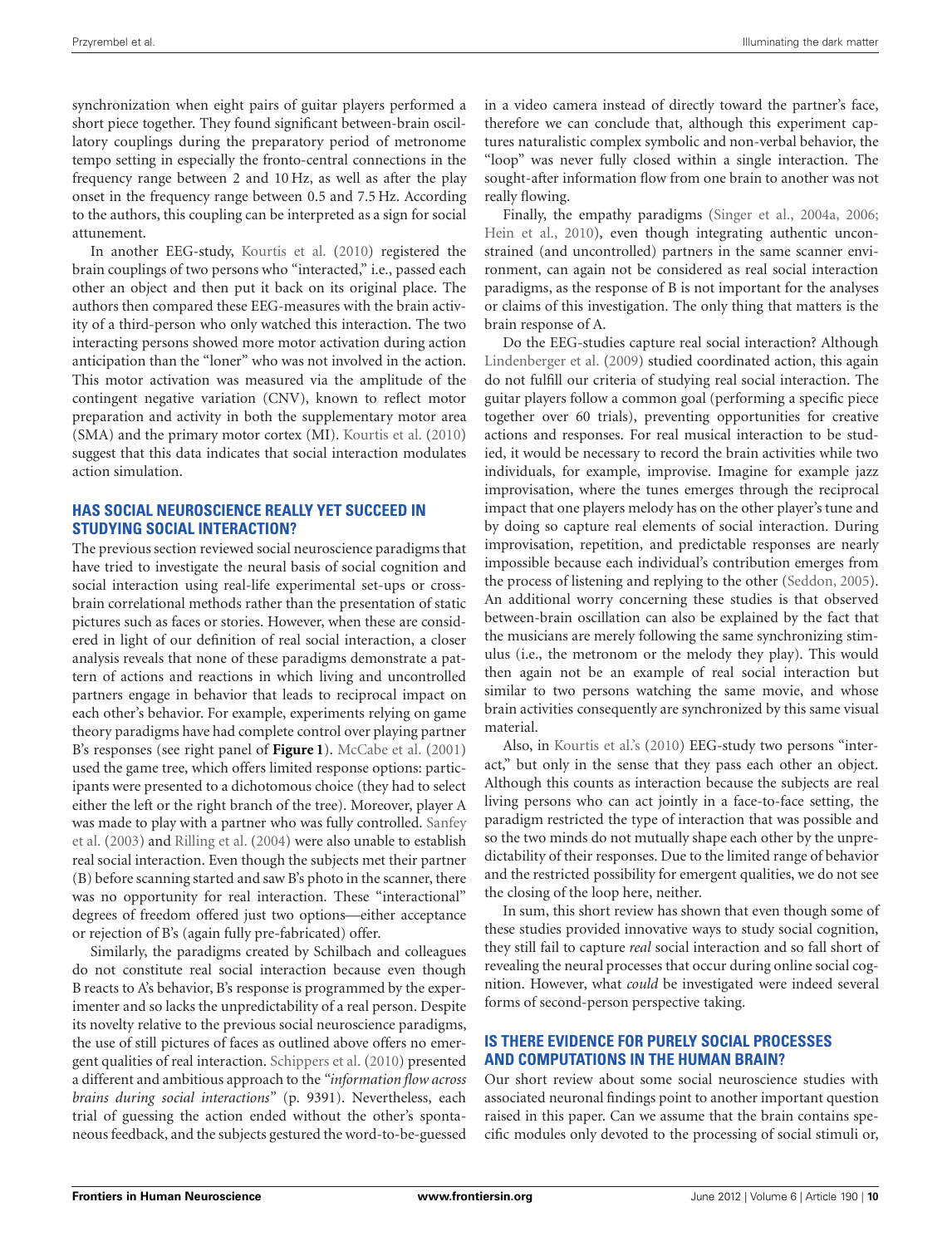even more radically, specific brain regions or specific cells tuned to online social cognition. More precisely, we are distinguishing between two separate questions: (a) To what extend is the so-called social brain specifically social? and (b) Are there neuronal networks, computations or single cells specifically tuned to process only online social interactions?

A closer look into the brain areas involved in the social neuroscience experiments reviewed suggest that the answer to both questions is no. To answer question (a), the social brain is not exclusively social; rather, each of these brain regions has been shown to also be involved in other non-social tasks. For example, even though "*the meeting of minds*" [\(Amodio and Frith, 2006](#page-11-8)) certa[inly](#page-13-5) [has](#page-13-5) [hedonic](#page-13-5) [qualities](#page-13-5) [and](#page-13-5) [may](#page-13-5) ["feel](#page-13-5) [good"](#page-13-5) [\(see](#page-13-5) Schilbach et al., [2010a](#page-13-5)), the ventral striatum or other reward-related brain areas cannot be seen as specific neural correlates of the secondperson perspective or of mutual social interaction because these brain areas are known to be sensitive to all kinds of rewards, be it social or non-social (e.g., [Schultz](#page-13-43), [2002;](#page-13-43) [O'Doherty et al., 2006](#page-13-27)). Hence, these regions will also be equally strongly involved in pleasant *non-social* activities such as indulging in a glass of highclass Bordeaux. Similarly, the consistent involvement of anterior insu[la and mACC in empathy for pain paradigms \(see](#page-12-35) Lamm et al., [2011](#page-12-35)) does not make these brain regions specific "empathy regions." On the contrary, these "shared activation" studies reveal that these regions are also involved in processing negative affective experiences in the self or in other non-social context (see also [Singer](#page-13-44), [2012\)](#page-13-44).

The phenomenon of ticklishness when being tickled by others but not by oneself, as mentioned earlier, can be taken as a good example to discuss the question to whether a specific neural system is responsible for social interaction. This phenomenon does not occur because of unique neural computations specialized for being tickled but rather emerges from more general predictive properties of our sensory and motor system and the fact that we can predict the effects of our own actions but not those of others<sup>5</sup>. Accordingly, online social cognition could be explained by understanding how different basic cognitive, emotional, and motor processes and their underlying brain mechanisms cooperate to produce representations of the actions, sensations, or mental state of another individual. Hence, a review of the present social neuroscience literature does not support the claim that neural processes or computations that specifically subserve the processing of social stimuli exist. In sum, the answer to question (a) would be that to the best of our knowledge so far, no neural computations or neuronal networks specifically dedicated to social stimuli or social cognition alone have been identified.

Would this conclusion have to change if eventually neuroscientists succeed in bringing real social interactions into neuroscience paradigms? The hope of identifying neuronal networks, neural computations, or even single cells, that would selectively only react when we are involved in online social cognition, seems—given the hitherto existing neuroscientific evidence simply highly unlikely. For this to be the case, our brains would need to contain cells or perform computations that are only sensitive to the interactive nature of two intentional living agents but are silent when merely one agent is concerned, even if this involves the processing of social stimuli. Following this line of reasoning, the answer to question (b) would again have to be no.

Having said this, we would, however, expect that social interaction might activate neuronal *patterns* (but not hitherto unknown areas) different from situations where subjects are not personally being involved. Still, this effect would come as no surprise, as it may just stem from mere attention and saliency effects known to modulate activation patterns in the brain. The brains of subjects being half asleep will obviously show a different activation pattern than a highly engaged subject irrespective of whether this subject is engaged in social or non-social information processing.

Note also, that even though we have argued that social neuroscience has not yet succeeded in implementing real social interaction paradigms, the so-called social brain circuitries have nevertheless been discovered and repeatedly described on the basis of subjects merely believing in the presence of another interaction partner.

<span id="page-10-0"></span>Even though the implementation of real social interaction paradigms may not reveal novel brain mechanisms exclusively devoted to social cognition or social interaction, it is important to stress at this point that the implementation of real-life social interactive paradigms can, nonetheless, inform our understanding of social dynamics and the psychological phenomena that emerge in these conditions. Social interaction is a central and enormously important factor for human evolution, ontogeny, and daily life, for example, in the development of individual personhood or selfconsciousness. In evolutionary terms, for example, it has been argued that the demands of interacting with group members have been a vital and a powerful influence on the size of the neo-cortex of the brain (as measured by the ratio between the volume of medulla oblongata and neocortex [Dunbar](#page-12-58), [1998\)](#page-12-58). According to this *social brain hypothesis*, the need to understand other minds, as well as the related processes of communication and self-control, drove an increase in neo-cortical volumes in mammals, particularly in primates. Social environments are also important at an ontogenetic level. Anecdotal evidence from the eighteenth century indicates that isolation from the social group, such as that experienced by feral children like the Wildboy of Averyon, leads to problems with developing more than rudimentary skills essential for social interaction [\(Zingg](#page-14-6), [1940](#page-14-6)). More recent studies showed that human psychosocial development is largely influenced by the quality of parent-child interactions [\(Beebe et al.](#page-11-17), [2008](#page-11-17)). Furthermore, developmental psychologists have stated that it is through interactive sharing that children ontogenetically acquire the capacity of taking and confronting intersubjective perspectives, i.e., understanding other minds [\(Moll and Meltzoff, 2011](#page-13-45)). We argue that face-to-face encounters are a necessary condition for social cognitive abilities to evolve, but that, once in place, other minds can also be understood when the persons are not engaging in real social interaction. Therefore, we have challenged the currently widespread narrow definition of second-perspective taking. In sum, at both the level of evolution and of ontogeny, immersion in a complex social environment seems necessary for the human mind to develop normally.

<sup>&</sup>lt;sup>5</sup>Note that this does of course not imply that unpredictability is a sufficient condition for being a person or for an action to be social interaction.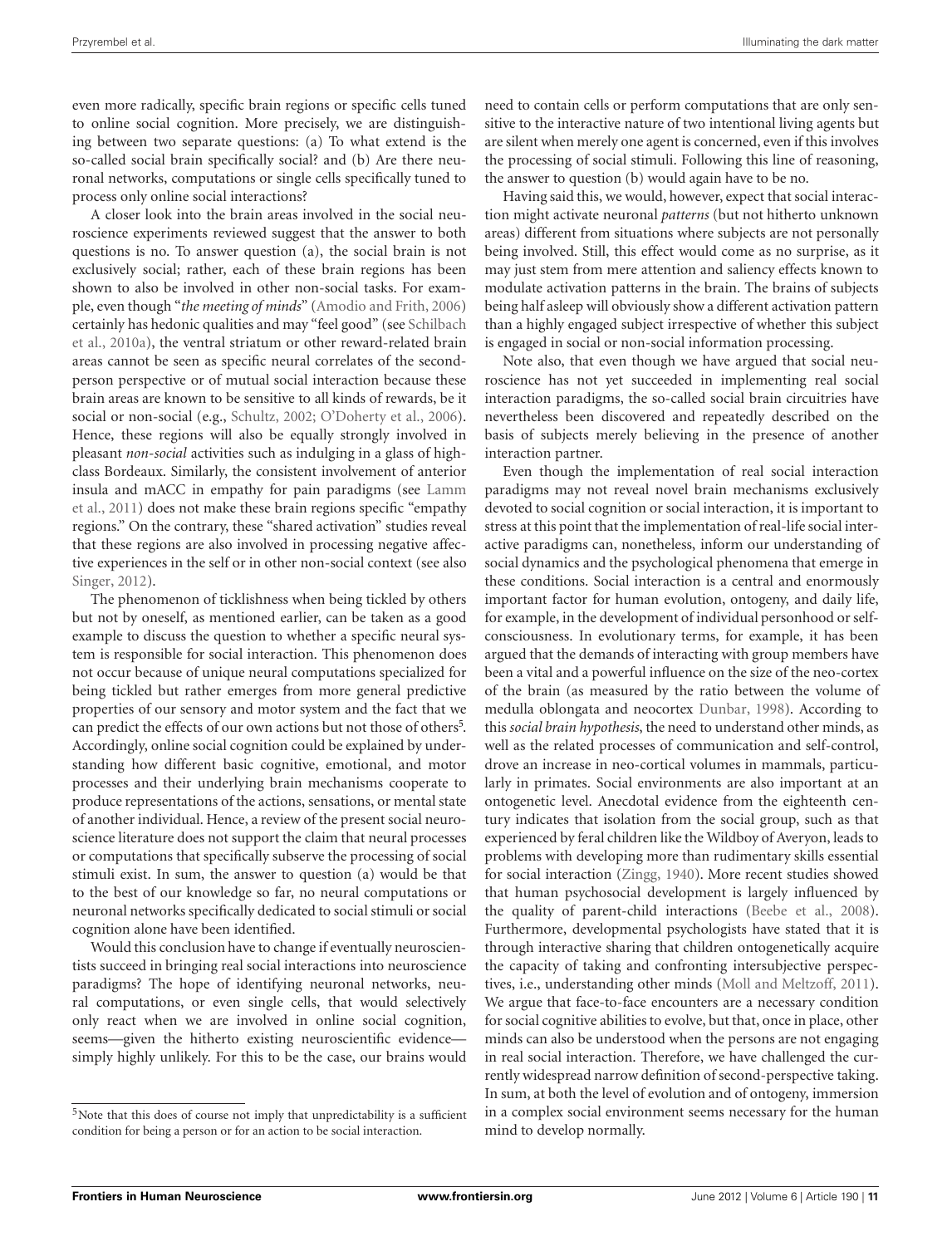Future investigations of online social cognition could be inspired by paradigms developed in developmental and attachment psychology (as conducted by [Tronick et al., 1978;](#page-13-46) [Tronick, 2003,](#page-13-47) and, more recently, [Beebe et al., 2008](#page-11-17)). The subjects in these studies, mainly mothers and their babies, are given time and space to interact naturally and face-to-face with one another. They play with each other, mirror, and validate the other's expression, misunderstand one another, undergo communicative disruptions, and by return engage in so-called repair processes of these mismatches—or they do not. A detailed microanalytic decomposition of the interplay may reveal features of individual, natural interaction that are important for further investigations in developmental, social, or clinical psychology, but will perhaps not be that useful for the identification of specifically social neuronal computations in particular. This is, of course, not to say that social interaction should not be investigated in the context of social neuroscience. Thus, even though its study may not be about understanding new brain processes, it is about understanding how existing brain processes are deployed and influenced in a particular dynamic during social interaction. Furthermore, investigating real interaction might enable social neuroscience to shed more light on some of the classical problems of social psychology like conformity [\(Asch, 1951](#page-11-18); [Milgram,](#page-12-59) [1963](#page-12-59)) or decision-making in groups [\(Surowiecki](#page-13-48), [2004\)](#page-13-48).

#### **CONCLUSION**

Moving toward an understanding of the neural basis of social interaction is one of the main goals in social neuroscience. In this paper, we asked why social interaction is accredited with such a central significance. We showed that its definition, as well as the definition of the terms on- vs. offline social cognition and secondperson perspective taking is imprecise leading to confusion. Furthermore, significant problems emerge when the philosophical, psychological, and neuroscientific investigations concerning the understanding of other minds are simply mapped to each

#### **REFERENCES**

- <span id="page-11-10"></span>Adolphs, R. (2002). Neural systems for recognizing emotion. *Curr. Opin. Neurobiol*. 12, 169–177.
- <span id="page-11-0"></span>Adolphs, R. (2010). Conceptual challenges and directions for social neuroscience. *Neuron* 65, 752–767.
- <span id="page-11-8"></span>Amodio, D. M., and Frith, C. D. (2006). Meeting of minds: the medial frontal cortex and social cognition. *Nat. Rev. Neurosci.* 7, 268–277.
- <span id="page-11-16"></span>Anders, S., Heinzle, J., Weiskopf, N., Ethofer, T., and Haynes, J. D. (2011). Flow of affective information between communicating brains. *Neuroimage* 54, 439–446.
- <span id="page-11-18"></span>Asch, S. E. (1951). "Effects of group pressure upon the modification and distortion of judgements," in *Groups, Leadership, and Men*, ed H. Guetzkow (Pittsburgh, PA: Carnegie Press), 177–190.
- <span id="page-11-7"></span>Baron-Cohen, S., Tager-Flusberg, H., and Cohen, D. (eds.). (2000).

*Understanding Other Minds: Perspectives from Developmental Cognitive Neuroscien*ce. Oxford, UK: Oxford University Press.

- <span id="page-11-4"></span>Barron, E., Riby, L. M., Greer, J., and Smallwood, J. (2011). Absorbed in thought. the effect of mind wandering on the processing of relevant and irrelevant events. *Psychol. Sci*. 22, 596–601.
- <span id="page-11-15"></span>Baumgartner, T., Götte, L., Gügler, R., and Fehr, E. (2011). The mentalizing network orchestrates the impact of parochial altruism on social norm enforcement. *Hum. Brain Mapp.* 33, 1452–1469.
- <span id="page-11-14"></span>Baumgartner, T., Heinrichs, M., Vonlanthen, A., Fischbacher, U., and Fehr, E. (2008). Oxytocin shapes the neural circuitry of trust and trust adaptation in humans. *Neuron* 58, 639–650.
- <span id="page-11-17"></span>Beebe, B., Jaffe, J., Buck, K., Chen, H., Cohen, P., Blatt, S., Kaminer,

other. We have also reviewed relevant neuroscientific studies that focus on social interaction and have demonstrated that none to date have investigated real social interaction, understood as the emergent qualities of an encounter that occur through the reciprocal interaction of two real individuals. In this sense, true social interaction remains the "dark matter" of social neuroscience. However, this is not as daunting as it may seem at a first glace. First, understanding other minds is not bound to interaction because it is an epistemic perspective rather than a process tied to online social cognition. Second, the specific neural correlates of reciprocal interaction are unlikely to differ from those that have already been identified by prior work. Third, even though our short review has shown that no studies have captured online social cognition during real social engagement, they have captured important features of second-person perspective taking and so do reveal important information on how we make sense of other minds. We suggest that this should be the focus of future work investigating mental states attribution. Rather than seeking neural substrates for computations that can only be performed during social interaction, research on how we understand other minds would be more likely to be informative if it examined how basic cognitive and affective processes are deployed to cope with the demands placed on the mind by the complex interactions that make the social lives of our species so remarkable. In this way neuroscience can help us understand the way that social interaction continues to shape our evolution, ontogeny, and every-day lives.

### **ACKNOWLEDGMENTS**

This work was supported by the VolkswagenStiftung grant "Das Gehirn—Ein Beziehungsorgan" to Marisa Przyrembel and Michael Pauen. We also thank the participants of the philosophical colloquium at the Center for Subjectivity Research, University of Copenhagen, for valuable comments on an earlier draft of this paper.

- T., Feldstein, S., and Andrews, H. (2008). Six-week postpartum maternal depressive symptoms and 4-month mother-infant selfand interactive contingency. *Infant Ment. Health J.* 29, 442–471.
- <span id="page-11-5"></span>Blakemore, S. J., and Decety, J. (2001). From the perception of action to the understanding of intention. *Nat. Rev. Neurosci*. 2, 561–567.
- <span id="page-11-12"></span>Blakemore, S., Wolpert, D., and Frith, C. (1998). Central cancellation of self-produced tickle sensation. *Nat. Neurosci.* 1, 635–640.
- <span id="page-11-13"></span>Blakemore, S., Wolpert, D., and Frith, C. (2000). Why can't you tickle yourself? *Neuroreport* 11, R11–R16.
- <span id="page-11-1"></span>Bohman, J. (2000). "The importance of the second person: interpretation, practical knowledge, and normative attitudes," in *Empathy and Agency. The Problem of Understanding in the*

*Human Sciences*, eds H. H. Kögler and K. R. Stueber (Boulder, CO: Westview), 222–224.

- <span id="page-11-9"></span>Christoff, K., Gordon, A. M., Smallwood, J., Smith, R., and Schooler, J. W. (2009). Experience sampling during fMRI reveals default network and executive system contributions to mind wandering. *Proc. Natl. Acad. Sci. U.S.A.* 106, 8719–8724.
- <span id="page-11-11"></span>Craig, A. D. (2009). How do you feel – now? the anterior insula and human awareness. *Nat. Rev. Neurosci*. 10, 59–70.
- <span id="page-11-2"></span>Davidson, D. (2004). *Subjective, Intersubjective, Objective.* Oxford: Clarendon Press.
- <span id="page-11-6"></span>Decety, J., and Jackson, P. L. (2004). The functional architecture of human empathy. *Behav. Cogn. Neurosci. Rev*. 3, 71–100.
- <span id="page-11-3"></span>De Jaegher, H., Di Paolo, E., and Gallagher, S. (2010). Can social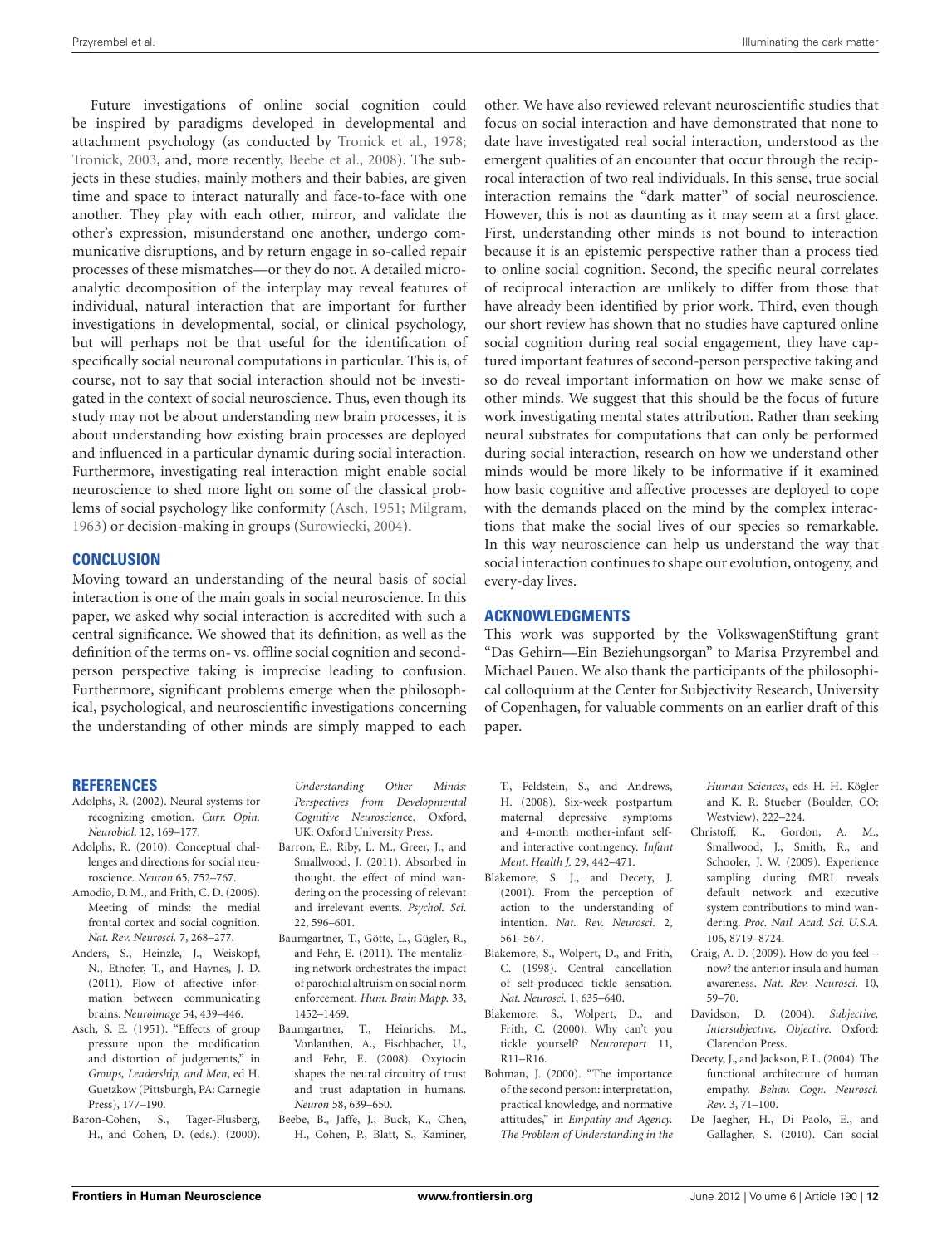interaction constitute social cognition? *Trends Cogn. Sci.* 14, 441–447.

- <span id="page-12-30"></span>de Vignemont, F., and Singer, T. (2006). The empathic brain: how, when and why? *Trends Cogn. Sci.* 10, 435–441.
- <span id="page-12-25"></span>Dinstein, I., Hasson, U., Rubin, N., and Heeger, D. J. (2007). Brain areas selective for both observed and executed movements. *J. Neurophysiol.* 98, 1415–1427.
- <span id="page-12-23"></span>di Pellegrino, G., Fadiga, L., Fogassi, L., Gallese, V., and Rizzolatti, G. (1992). Understanding motor events: a neurophysiological study. *Exp. Brain Res.* 91, 176–180.
- <span id="page-12-3"></span>Downing, P. E., Jiang, Y., Shuman, M., and Kanwisher, N. (2001). A cortical area selective for visual processing of the human body. *Science* 293, 2470–2473.
- <span id="page-12-58"></span>Dunbar, R. I. M. (1998). The social brain hypothesis. *Evol. Anthropol.* 6, 178–190.
- <span id="page-12-27"></span>Etzel, J. A., Gazzola, V., and Keysers, C. (2008). Testing simulation theory with cross-modal multivariate classification of fMRI data. *PLoS ONE* 3:e3690. doi: 10.1371/journal.pone.0003690
- <span id="page-12-34"></span>Fan, Y., Duncan, N. W., de Greck, M., and Northoff, G. (2011). Is there a core neural network in empathy? an fMRI based quantitative metaanalysis. *Neurosci. Biobehav. Rev.* 35, 903–911.
- <span id="page-12-51"></span>Fehr, E., and Camerer, C. F. (2007). Social neuroeconomics: the neural circuitry of social preferences. *Trends Cogn. Sci*. 11, 419–427.
- <span id="page-12-0"></span>Fodor, J. A. (1983). *Modularity of Mind: An Essay on Faculty Psychology*. Cambridge, MA: MIT Press.
- <span id="page-12-21"></span>Frith, C. D. (2003). "Neural hermeneutics: how brains interpret minds," in *Presented at the 9th Annual Meeting of the Organization of Human Brain Mapping*, (New York, NY).
- <span id="page-12-43"></span>Frith, C. D. (2007). *Making Up the Mind. How the Brain Creates our Mental World.* Oxford, UK: Blackwell.
- <span id="page-12-36"></span>Frith, C. D., and Frith, U. (1999). Interacting minds – a biological basis. *Science* 286, 1692–1695.
- <span id="page-12-37"></span>Frith, U., and Frith, C. D. (2003). Development and neurophysiology of mentalizing. *Philos. Trans. R. Soc. B Biol. Sci.* 358, 459–473.
- <span id="page-12-38"></span>Gallagher, H. L., and Frith, C. D. (2003). Functional imaging of 'theory of mind'. *Trends Cogn. Sci.* 7, 77–83.
- <span id="page-12-53"></span>Gallagher, H. L., Jack, A. I., Roepstorff, A., and Frith, C. D. (2002). Imaging the intentional stance in a competitive game. *Neuroimage* 16, 814–821.
- <span id="page-12-18"></span>Gallagher, S. (2008). Inference or interaction: social cognition without precursors. *Philos. Explor.* 11, 163–174.
- <span id="page-12-29"></span>Gallese, V. (2001). The 'shared manifold' hypothesis. From mirror neurons to empathy. *J. Conscious. Stud.* 8, 33–50.
- <span id="page-12-24"></span>Gallese, V., Fadiga, L., Fogassi, L., and Rizzolatti, G. (1996). Action recognition in the premotor cortex. *Brain* 119, 593–609.
- <span id="page-12-14"></span>Gallese, V., and Goldman, A. (1998). Mirror neurons and the simulation theory of mind-reading. *Trends Cogn. Sci.* 2, 493–501.
- <span id="page-12-19"></span>Gangopadhyay, N., and Schilbach, L. (2012). Seeing minds: a neurophilosophical investigation of the role of perception-action coupling in social perception. *Soc. Neurosci*. 20, 410–423.
- <span id="page-12-26"></span>Gazzola, V., Rizzolatti, G., Wicker, B., and Keysers, C. (2007). The anthropomorphic brain: the mirror neuron system responds to human and robotic actions. *Neuroimage* 35, 1674–1684.
- <span id="page-12-52"></span>Glimcher, P. W., Camerer, C. F., Fehr, E., and Plodrack, R. A. (eds.). (2009). *Neuroeconomics. Decision Making and the Brain.* London: Academic Press.
- <span id="page-12-17"></span>Goldman, A. (2005). "Imitation, mind reading, and simulation," in *Perspectives on Imitation: From Neuroscience to Social Science, Vol. 2: Imitation, Human Development, and Cult*ure, eds S. Hurley and N. Chater (Cambridge, MA: MIT Press), 79–93.
- <span id="page-12-16"></span>Gopnik, A. (1993). How we know our minds: the illusion of first-person knowledge of intentionality. *Behav. Brain Sci.* 16, 90–101.
- <span id="page-12-28"></span>Grèzes, J., and Decety, J. (2001). Functional anatomy of execution, mental simulation, observation and verb generation of actions: a metaanalysis. *Hum. Brain Mapp.* 12,  $1 - 19$ .
- <span id="page-12-12"></span>Habermas, J. (2004). Freiheit und Determinismus. *Deutsche Zeitschrift für Philosophie* 52, 871–890.
- <span id="page-12-4"></span>Haxby, J. V., Hoffman, E. A., and Gobbini, M. I. (2000). The distributed human neural system for face perception. *Trends Cogn. Sci.* 4, 223–233.
- <span id="page-12-7"></span>Heidegger, M. (1927/1975). *Die Grundprobleme der Phänomenologie. Gesamtausgabe Bd. 24.* Frankfurt: Klostermann.
- <span id="page-12-8"></span>Heidegger, M. (1927/1986). *Sein und Zeit*. Tübingen: Mohr.
- <span id="page-12-55"></span>Hein, G., Silani, G., Peuschoff, K., Batson, C. D., and Singer, T. (2010). Neural responses to the suffering of ingroup- and outgroup members predict individual differences in costly helping. *Neuron* 68, 149–160.
- <span id="page-12-48"></span>Hein, G., and Singer, T. (2008). I feel how you feel but not always: the

empathic brain and its modulation. *Curr. Opin. Neurobiol.* 18, 153–158.

- <span id="page-12-20"></span>Hutto, D. (2007). "The narrative practice hypothesis: origins and applications of folk psychology," in *Narrative and Understanding Persons,* ed D. Hutto (Cambridge, UK: Cambridge University Press), 43–68.
- <span id="page-12-47"></span>Jabbi, M., Swart, M., and Keysers, C. (2007). Empathy for positive and negative emotions in the gustatory cortex. *Neuroimage* 34, 1744–1753.
- <span id="page-12-22"></span>Kam, J. W. Y., Dao, E., Farley, J., Fitzpatrick, K., Smallwood, J., Schooler, J. W., and Handy, T. C. (2011). Slow fluctuations in attentional control of sensory cortex. *J. Cogn. Neurosci.* 23, 460–470.
- <span id="page-12-54"></span>Kampe, K. K. W., Frith, C. D., Dolan, R. J., and Frith, U. (2001). Reward value of attractiveness and gaze. *Nature* 413, 589.
- <span id="page-12-2"></span>Kanwisher, N. (2000). Domain specificity in face perception. *Nat. Neurosci.* 3, 759–763.
- <span id="page-12-1"></span>Kanwisher, N., McDermott, J., and Chun, M. (1997). The fusiform face area: a module in human extrastriate cortex spezialized for face perception. *J. Neurosci.* 17, 4302–4311.
- <span id="page-12-44"></span>Kanwisher, N., and Yovel, G. (2006). The fusiform face area: a cortical region specialized for the perception of faces. *Philos. Trans. R. Soc. Biol. Sci.* 361, 2109–2128.
- <span id="page-12-40"></span>Kelley, W. M., Macrae, C. N., Wyland, C. L., Caglar, S., Inati, S., and Heatherton, T. F. (2002). Finding the self? an event-related fMRI study. *J. Cogn. Neurosci.* 14, 785–794.
- <span id="page-12-31"></span>Keysers, C., and Gazzola, V. (2006). Towards a unifying neural theory of social cognition. *Prog. Brain Res.* 156, 379–401.
- <span id="page-12-15"></span>Keysers, C., and Gazzola, V. (2007). Integrating simulation and theory of mind: from self to social cognition. *Trends Cogn. Sci.* 11, 194–196.
- <span id="page-12-32"></span>Keysers, C., and Gazzola, V. (2009). Expanding the mirror: vicarious activity for actions, emotions, and sensations. *Curr. Opin. Neurobiol*.  $19.1-6.$
- <span id="page-12-33"></span>Keysers, C., Kaas, J. H., and Gazzola, V. (2010). Somatosensation in social perception. *Nat. Rev. Neurosci.* 11, 417–428.
- <span id="page-12-57"></span>Kourtis, D., Sebanz, N., and Knoblich, G. (2010). Favouritism in the motor system: social interaction modulate action simulation. *Biol. Lett.* 6, 758–761.
- <span id="page-12-6"></span>Lahanas, A. B., and Nanopoulos, D. (2003). WMAPing out supersymmetric dark matter and phenomenology. *Phys. Lett. B* 568, 55–62.
- <span id="page-12-35"></span>Lamm, C., Decety, J., and Singer, T. (2011). Meta-analytic evidence for common and distinct neural networks associated with directly experienced pain and empathy for pain. *Neuroimage* 54, 2492–2502.
- <span id="page-12-45"></span>Lamm, C., and Singer, T. (2010). The role of anterior insular cortex in social emotions. *Brain Struct. Funct.* 241, 579–951.
- <span id="page-12-13"></span>Lindemann, G. (2006). "Die duperspektive in der hirnforschung," in *Akteur Gehirn—oder das vermeintliche Ende des handelnden Subjekts. Eine Kontroverse*, eds J. Reichertz and N. Zaboura (Wiesbaden: VS Verlag für Sozialwissenschaften), 263–285.
- <span id="page-12-56"></span>Lindenberger, U., Li, S., Gruber, W., and Müller, V. (2009). Brains swinging in.concert: cortical phase synchronization while playing guitar. *BMC Neurosci.* 10, 1–12.
- <span id="page-12-41"></span>Macrae, C. N., Moran, J. M., Heatherton, T. F., Banfield, J. F., and Kelley, W. M. (2004). Medial prefrontal activity predicts memory for self. *Cereb. Cortex* 14, 647–654.
- <span id="page-12-42"></span>Mason, M., Norton, M., Van Horn, J. D., Wegner, D. W., Grafton, S. T., and Macrae, C. N. (2007). Wandering minds: the default network and stimulus-independent thought. *Science* 315, 393–395.
- <span id="page-12-50"></span>McCabe, K., Houser, D., Ryan, L., Smith, V., and Trouard, T. (2001). A functional imaging study of cooperation in two-person reciprocal exchange. *Proc. Natl. Acad. Sci. U.S.A.* 98, 11832–11835.
- <span id="page-12-9"></span>Mead, G. H. (1925). The genesis of the self and social control. *Int. J. Ethics* 35, 251–277.
- <span id="page-12-10"></span>Mead, G. H. (1926). "The objective reality of perspectives," in *Proceedings of the Sixth International Congress of Philosophy* (New York, NY), 75–85
- <span id="page-12-11"></span>Mead, G. H. (1934). *Mind Self and Society*. Chicago, IL: Chicago University Press.
- <span id="page-12-59"></span>Milgram, S. (1963). Behavioral study of obedience. *J. Abnorm. Psychol.* 67, 371–378.
- <span id="page-12-49"></span>Mitchell, J. P. (2005). The false dichotomy between simulation and theory-theory: the argument's error. *Trends Cogn. Sci.* 9, 363–364.
- <span id="page-12-5"></span>Mitchell, J. P. (2008). Activity in right temporo-parietal junction is not selective for theory-of-mind. *Cereb. Cortex* 18, 262–271.
- <span id="page-12-39"></span>Mitchell, J. P. (2009). Inferences about mental states. *Philos. Trans. R. Soc. Lond. B Biol. Sci.* 364, 1309–1316.
- <span id="page-12-46"></span>Mitchell, J. P., Banaji, M. R., and Macrae, C. N. (2005). The link between social cognition and selfreferential thought in the medial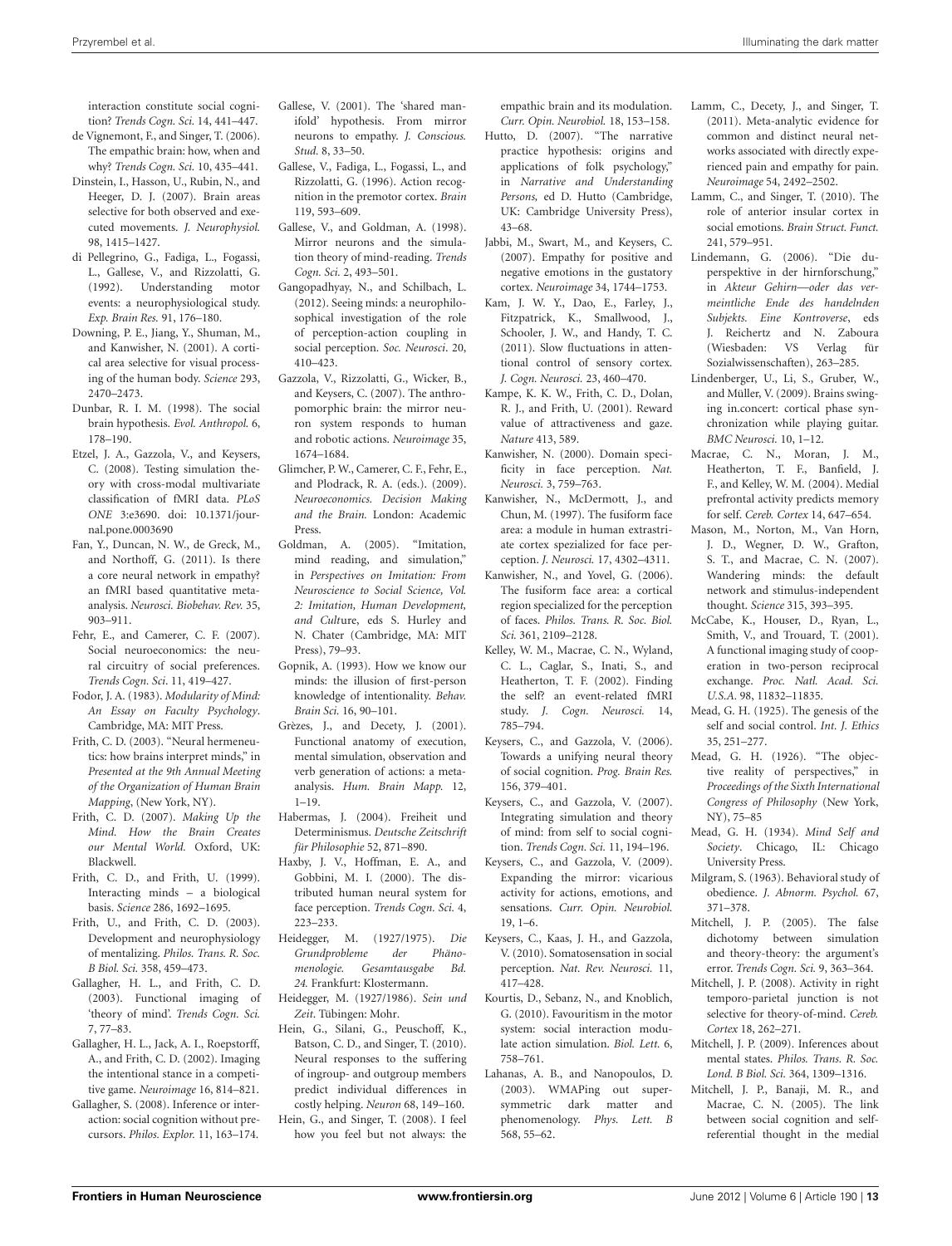prefrontal cortex. *J. Cogn. Neurosci*. 17, 1306–1315.

- <span id="page-13-22"></span>Mitchell, J. P., Macrae, C. N., and Banaji, M. R. (2006). Dissociable medial prefrontal contributions to judgments of similar and dissimilar others. *Neuron* 50, 655–663.
- <span id="page-13-12"></span>Mojzisch, A., Schilbach, L., Helmert, J. R., Pannasch, S., Velichkovsky, B. M., and Vogeley, K., (2006). The effects of self-involvement on attention, arousal, and facial expression during social interaction with virtual others: a psychophysiological study. *Soc. Neurosci.* 3-4, 184–195.
- <span id="page-13-45"></span>Moll, H., and Meltzoff, A. N. (2011). "Perspective-taking and its foundation in joint attention," in *Perception, Causation, and Objectivity. Issues in Philosophy and Psychology* eds N. Eilan, H. Lernman, and E. Roessler (Oxford, UK: Oxford University Press), 286–304.
- <span id="page-13-38"></span>Montague, P. R., Berns, G. S., Cohen, J. D., McClure, S. M., Pagnoni, G., Dhamala, M., Wiest, M. C., Karpov, I., King, R. D., Apple, N., and Fisher, R. E. (2002). Hyperscanning: simultaneous fMRI during linked social interactions. *Neuroimage* 16, 1159–1164.
- <span id="page-13-27"></span>O'Doherty, J. P., Buchanan, T. W., Seymour, B., and Dolan, R. J. (2006). Predictive neural coding of reward preference involves dissociable responses in human ventral midbrain and ventral striatum. *Neuron* 49, 157–166.
- <span id="page-13-8"></span>Pauen, M. (2010). How privileged is first-person privileged access? *Am. Philos. Q.* 47, 1–15.
- <span id="page-13-7"></span>Pauen, M., (2012). The second person perspective. *Inquiry* 55, 33–49.
- <span id="page-13-3"></span>Petitmengin, C. (2006). Describing one's subjective experience in the second person, an interview method for the science of consciousness. *Phenomenol. Cogn. Sci.* 5, 229–269.
- <span id="page-13-29"></span>Ploghaus, A., Tracey, I., Gati, J. S., Clare, S., Menon, R. S., Matthews, P. M., and Rawlins, J. N. (1999). Dissociating pain from its anticipation in the human brain. *Science* 284, 1979–1981.
- <span id="page-13-19"></span>Premack, D., and Woodruff, G. (1978). Does the chimpanzee have a theory of mind? *Behav. Brain Sci.* 1, 515–526.
- <span id="page-13-17"></span>Preston, S. D., and deWaal, F. B. N. (2002). Empathy: its ultimate and proximate bases. *Behav. Brain Sci.* 25, 1–20.
- <span id="page-13-2"></span>Reddy, V. (2008). *How Infants Know Minds*. Cambridge, MA: Harvard University Press.
- <span id="page-13-33"></span>Rilling, J. K., Gutman, D., Zeh, T., Pagnoni, G., Berns, G., and Kilts, C. (2002). A neural basis for social cooperation. *Neuron* 35, 395–405.
- <span id="page-13-35"></span>Rilling, J. K., Goldsmith, D. R., Glenn, A. L., Jairam, M. R., Elfenbein, H. A., Dagenais, J. E., Murdock, C. D., and Pagnoni, G. (2008). The neural correlates of the affective response to unreciprocated cooperation. *Neuropsychologia* 46, 1256–1266.
- <span id="page-13-34"></span>Rilling, J. K., Sanfey, A. G., Aronson, J. A., Nystrom, L. E., and Cohen, J. D. (2004). The neural correlates of theory of mind within interpersonal interactions. *Neuroimage* 22, 1694–1703.
- <span id="page-13-16"></span>Rizzolatti, G., and Fabbri-Destro, M. (2010). Mirror neurons: from discovery to autism. *Exp. Brain Res.* 200, 223–237.
- <span id="page-13-15"></span>Rizzolatti, G., Fadiga, L., Matelli, M., Bettinardi, V., Paulesu, E., Perani, D., and Fazio, F. (1996). Localization of grasp representations in human by PET: 1. Observation versus execution. *Exp. Brain Res.* 111, 246–252.
- <span id="page-13-36"></span>Sanfey, A. G., Rilling, J. K., Aronson, J. A., Nystrom, L. E., and Cohen, J. D. (2003). The neural basis of economic decision-making in the ultimatum game. *Science* 300, 1755–1758.
- <span id="page-13-21"></span>Saxe, R. (2006). Uniquely human social cognition. *Curr. Opin. Neurobiol.* 16, 235–239.
- <span id="page-13-20"></span>Saxe, R., Carey, S., and Kanwisher, N. (2004). Understanding other minds: linking developmental psychology and functional neuroimaging. *Annu. Rev. Psychol.* 55, 87–124.
- <span id="page-13-0"></span>Saxe, R., and Kanwisher, N. (2003). People thinking about thinking people. The role of the temporo-parietal junction in "theory of mind". *Neuroimage* 19, 1835–1842.
- <span id="page-13-4"></span>Schilbach, L. (2010). A second-person approach to other minds. *Nat. Rev. Neurosci.* 11, 449.
- <span id="page-13-5"></span>Schilbach, L., Wilms, M., Eickhoff, S. B., Romanzetti, S., Tepest, R., Bente, G. B., Shah, N. J., Fink, G. R., and Vogeley, K. (2010a). Minds made for sharing. Initiating joint attention recruits reward-related neurocircuitry. *J. Cogn. Neurosci.* 22, 2702–2715.
- <span id="page-13-40"></span>Schilbach, L., Eickhoff, S. B., Cieslik, E., Shah, N. J., Fink, G. R., and Vogeley, K. (2010b). Eyes on me: an fMRI study of the effects of social gaze on action control. *Soc. Cogn. Affect. Neurosci.* 6, 393–403.
- <span id="page-13-6"></span>Schilbach, L., Timmermans, B., Reddy, V., Costall, A., Bente, G., Schlicht, T.,

and Vogeley, K. (in press). Toward a second-person neuroscience. *Behav. Brain Sci.*

- <span id="page-13-11"></span>Schilbach, L., Wohlschlaeger, A. M., Kraemer, N., Newen, A., Shah, N. J., Fink, G. R., and Vogeley, K. (2006). Being with virtual others: neural correlates of social interaction. *Neuropsychologia* 44, 718–730.
- <span id="page-13-32"></span>Schippers, M., Roebroeck, A., Renken, R., Nanetti, L., and Keysers, C. (2010). Mapping the information flow from one brain to another during gestural communication. *Proc. Natl. Acad. Sci. U.S.A.* 107, 9388–9393.
- <span id="page-13-43"></span>Schultz, W. (2002). Getting formal with dopamine and reward. *Neuron* 36, 241–263.
- <span id="page-13-25"></span>Schultz, W., Dayan, P., and Montague, P. R. (1997). A neural substrate of prediction and reward. *Science* 275, 1593–1599.
- <span id="page-13-42"></span>Seddon, F. A. (2005). Modes of communication during jazz improvisation. *Br. J. Music Educ.* 22, 47–61.<br>Sellars, W.
- <span id="page-13-9"></span>(1956). "Empiricism and the philosophy of mind," in *Minnesota Studies in the Philosophy of Science, Vol. I,* eds H. Feigl and M. Scriven (Minneapolis, MN: University of Minnesota Press), 253–329.
- <span id="page-13-26"></span>Seymour, B., O'Doherty, J. P., Dayan, P., Koltzenburg, M., Jones, A. K., Dolan, R. J., Friston, K. J., and Frackowiak, R. S. (2004). Temporal difference models describe higherorder learning in humans. *Nature* 429, 664–667.
- <span id="page-13-44"></span>Singer, T. (2012). The past, present and future of social neuroscience: a european perspective. *Neuroimage* 61, 437–449.
- <span id="page-13-28"></span>Singer, T., Critchley, H. D., and Preuschoff, K. (2009). A common role of insula in feelings, empathy and uncertainty. *Trends Cogn. Sci.* 13, 334–340.
- <span id="page-13-37"></span>Singer, T., Seymour, B., O'Doherty, J., Kaube, H., Dolan, R. J., and Frith, C. D. (2004a). Empathy for pain involves the affective but not sensory components of pain. *Science* 303, 1157–1162.
- <span id="page-13-39"></span>Singer, T., Kiebel, S. J., Winston, J. S., Dolan, R. J., and Frith, C. D. (2004b). Brain responses to the acquired moral status of faces. *Neuron* 41, 653–662.
- <span id="page-13-18"></span>Singer, T., and Lamm, C. (2009). The social neuroscience of empathy. 2009. *Ann. N.Y. Acad. Sci.* 1156, 81–96. The year in cognitive neuroscience
- <span id="page-13-41"></span>Singer, T., Seymour, B., O'Doherty, J. P., Stephan, K. E., Dolan, R. J., and

Frith, C. D. (2006). Empathic neural responses are modulated by the perceived fairness of others. *Nature* 439, 466–469.

- <span id="page-13-10"></span>Singer, T., Wolpert, D., and Frith, C. D. (2004c). "Introduction: the study of social interactions," in *The Neuroscience of Social Interaction: Decoding Imitating and Influencing the Actions of Others*, eds C. Frith and D. Wolpert (Oxford: Oxford University Press), xiii–xxvii.
- <span id="page-13-13"></span>Smallwood, J., Beech, E. M., Schooler, J. W., and Handy, T. C. (2008). Going AWOL in the brain – mind wandering reduces cortical analysis of the task environment. *J. Cogn. Neurosci.* 20, 458–469.
- <span id="page-13-14"></span>Smallwood, J., Schooler, J. W., Turk, D. J., Cunningham, S. J., Burns, P., and Macrae, C. N. (2011). Self-reflection and the temporal focus of the wandering mind. *Conscious. Cogn.* 20, 1120–1126.
- <span id="page-13-24"></span>Stawarzyck, D., Majerus, S., Maquet, P., and D'Argembeau, A. (2011). Neural correlates of ongoing conscious experience: both task-unrelatedness and stimulusindependence are related to default network Activity. *PLoS ONE* 6:e16997. doi: 10.1371/journal. pone.0016997
- <span id="page-13-48"></span>Surowiecki, J. (2004). *The Wisdom of Crowds: Why the Many are Smarter than the Few and How Collective Wisdom Shapes Business, Economies, Societies, and Nations*, 1st Edn. New York, NY: Doubleday.
- <span id="page-13-23"></span>Tamir, D. I., and Mitchell, J. P. (2011). The default network distinguishes construals of proximal versus distal events. *J. Cogn. Neurosci.* 23, 2945–2955.
- <span id="page-13-47"></span>Tronick, E. Z. (2003). Things still to be done on the still-face effect. *Infancy* 4, 475–482.
- <span id="page-13-46"></span>Tronick, E. Z., Als, H., Adamson, L., Wise, S., and Brazelton, T. B. (1978). The infant's response to entrapment between contradictory messages in face-to-face interaction. *J. Am. Acad. Child Psychiatry* 17, 1–13.
- <span id="page-13-1"></span>Varela, F., and Shear, J. (eds.). (1999). *The View from Within: First-Person Methodologies in the Study of Consciousness*. London: Imprint Academic.
- <span id="page-13-30"></span>Waytz, A., and Mitchell, J. P. (2011). Two mechanisms for simulating other minds: dissociable neural bases for self-projection and mirroring. *Curr. Dir. Psychol. Sci.* 20, 197–200.
- <span id="page-13-31"></span>Wicker, B., Keysers, C., Plailly, J., Royet, J. P., Gallese, V., and Rizzolatti, G. (2003). Both of us disgusted in my